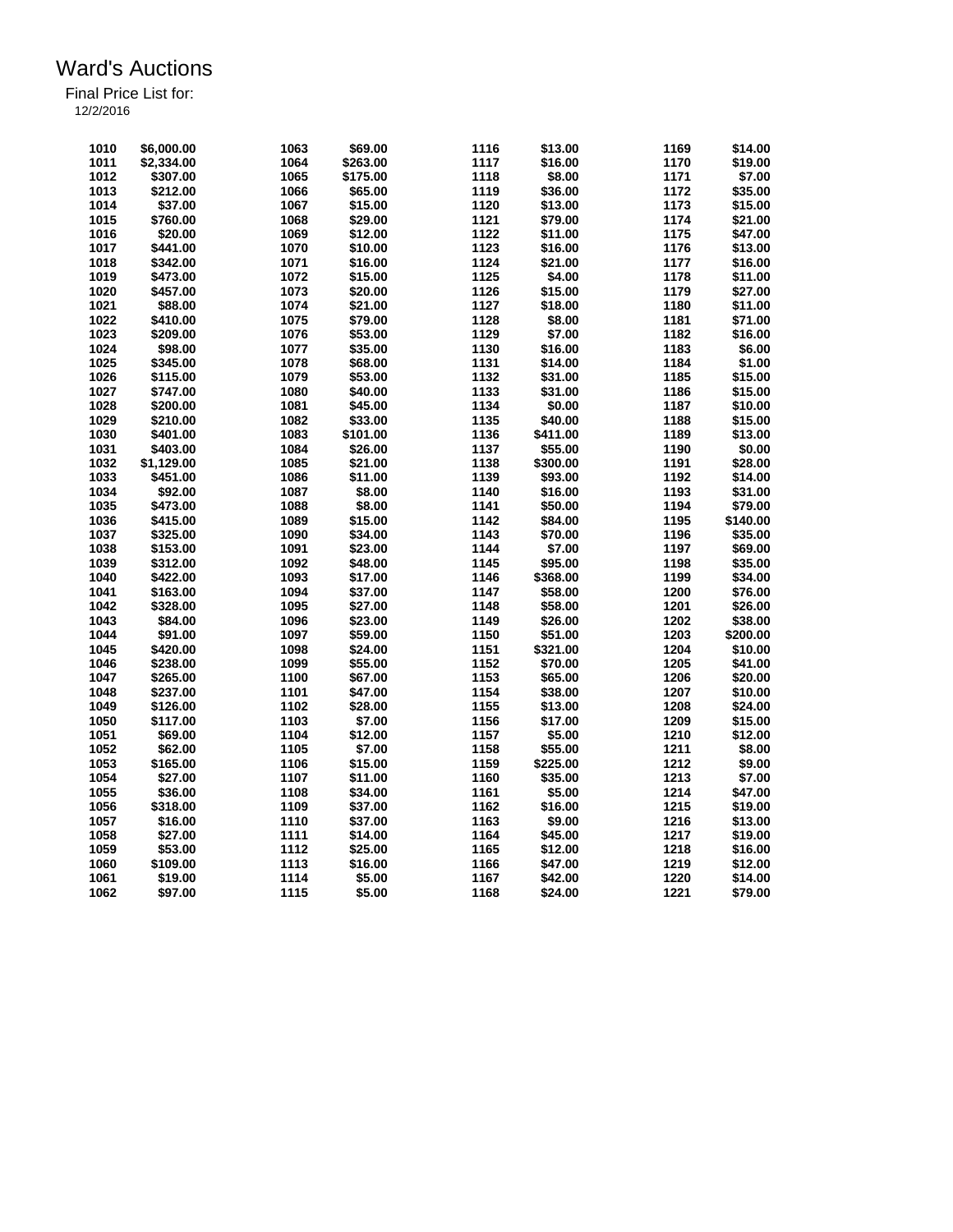| 1222 | \$29.00            | 1275 | \$21.00  | 1328 | \$12.00  | 1381 | \$69.00  |
|------|--------------------|------|----------|------|----------|------|----------|
| 1223 | \$6.00             | 1276 | \$13.00  | 1329 | \$10.00  | 1382 | \$420.00 |
| 1224 | \$38.00            |      | \$5.00   |      |          | 1383 | \$24.00  |
|      |                    | 1277 |          | 1330 | \$63.00  |      |          |
| 1225 | \$63.00            | 1278 | \$8.00   | 1331 | \$32.00  | 1384 | \$16.00  |
| 1226 | \$53.00            | 1279 | \$12.00  | 1332 | \$10.00  | 1385 | \$16.00  |
| 1227 | \$210.00           | 1280 | \$10.00  | 1333 | \$205.00 | 1386 | \$5.00   |
| 1228 | \$60.00            | 1281 | \$13.00  | 1334 | \$73.00  | 1387 | \$11.00  |
| 1229 | \$80.00            | 1282 | \$23.00  | 1335 | \$75.00  | 1388 | \$13.00  |
| 1230 | \$34.00            | 1283 | \$31.00  | 1336 | \$300.00 | 1389 | \$16.00  |
| 1231 | \$28.00            | 1284 | \$16.00  | 1337 | \$216.00 | 1390 | \$17.00  |
| 1232 | \$57.00            | 1285 | \$11.00  | 1338 | \$88.00  | 1391 | \$17.00  |
| 1233 | \$401.00           | 1286 | \$4.00   | 1339 | \$51.00  | 1392 | \$21.00  |
| 1234 | \$240.00           | 1287 | \$14.00  | 1340 | \$17.00  | 1393 | \$13.00  |
| 1235 | \$273.00           | 1288 | \$10.00  | 1341 | \$79.00  | 1394 | \$23.00  |
| 1236 | \$63.00            | 1289 | \$7.00   | 1342 | \$11.00  | 1395 | \$21.00  |
| 1237 | \$17.00            | 1290 | \$21.00  | 1343 | \$13.00  | 1396 | \$36.00  |
| 1238 | \$66.00            | 1291 | \$0.00   | 1344 | \$56.00  | 1397 | \$13.00  |
| 1239 | \$29.00            | 1292 | \$0.00   | 1345 | \$25.00  | 1398 | \$11.00  |
| 1240 | \$17.00            | 1293 | \$16.00  | 1346 | \$60.00  | 1399 | \$13.00  |
| 1241 | \$163.00           | 1294 | \$5.00   | 1347 | \$27.00  | 1400 | \$19.00  |
| 1242 | \$252.00           | 1295 | \$91.00  | 1348 | \$27.00  | 1401 | \$31.00  |
| 1243 | \$53.00            | 1296 | \$121.00 | 1349 | \$48.00  | 1402 | \$34.00  |
| 1244 | \$18.00            | 1297 | \$116.00 | 1350 | \$27.00  | 1403 | \$13.00  |
| 1245 | \$35.00            | 1298 | \$51.00  | 1351 | \$62.00  | 1404 | \$10.00  |
| 1246 |                    | 1299 | \$13.00  | 1352 |          | 1405 | \$42.00  |
| 1247 | \$11.00<br>\$29.00 | 1300 | \$8.00   | 1353 | \$61.00  | 1406 |          |
|      |                    |      |          |      | \$268.00 |      | \$16.00  |
| 1248 | \$9.00             | 1301 | \$6.00   | 1354 | \$29.00  | 1407 | \$42.00  |
| 1249 | \$30.00            | 1302 | \$13.00  | 1355 | \$59.00  | 1408 | \$37.00  |
| 1250 | \$34.00            | 1303 | \$53.00  | 1356 | \$54.00  | 1409 | \$33.00  |
| 1251 | \$10.00            | 1304 | \$40.00  | 1357 | \$44.00  | 1410 | \$32.00  |
| 1252 | \$13.00            | 1305 | \$11.00  | 1358 | \$29.00  | 1411 | \$18.00  |
| 1253 | \$0.00             | 1306 | \$34.00  | 1359 | \$26.00  | 1412 | \$11.00  |
| 1254 | \$9.00             | 1307 | \$10.00  | 1360 | \$13.00  | 1413 | \$5.00   |
| 1255 | \$30.00            | 1308 | \$21.00  | 1361 | \$17.00  | 1414 | \$40.00  |
| 1256 | \$12.00            | 1309 | \$81.00  | 1362 | \$35.00  | 1415 | \$7.00   |
| 1257 | \$65.00            | 1310 | \$50.00  | 1363 | \$13.00  | 1416 | \$50.00  |
| 1258 | \$11.00            | 1311 | \$21.00  | 1364 | \$6.00   | 1417 | \$38.00  |
| 1259 | \$7.00             | 1312 | \$35.00  | 1365 | \$20.00  | 1418 | \$17.00  |
| 1260 | \$11.00            | 1313 | \$53.00  | 1366 | \$26.00  | 1419 | \$6.00   |
| 1261 | \$5.00             | 1314 | \$35.00  | 1367 | \$34.00  | 1420 | \$67.00  |
| 1262 | \$11.00            | 1315 | \$15.00  | 1368 | \$21.00  | 1421 | \$15.00  |
| 1263 | \$13.00            | 1316 | \$9.00   | 1369 | \$18.00  | 1422 | \$44.00  |
| 1264 | \$34.00            | 1317 | \$28.00  | 1370 | \$107.00 | 1423 | \$10.00  |
| 1265 | \$37.00            | 1318 | \$7.00   | 1371 | \$69.00  | 1424 | \$10.00  |
| 1266 | \$23.00            | 1319 | \$41.00  | 1372 | \$31.00  | 1425 | \$10.00  |
| 1267 | \$9.00             | 1320 | \$41.00  | 1373 | \$20.00  | 2010 | \$105.00 |
| 1268 | \$5.00             | 1321 | \$14.00  | 1374 | \$30.00  | 2011 | \$126.00 |
| 1269 | \$15.00            | 1322 | \$16.00  | 1375 | \$12.00  | 2012 | \$93.00  |
| 1270 | \$30.00            | 1323 | \$5.00   | 1376 | \$34.00  | 2013 | \$140.00 |
| 1271 | \$7.00             | 1324 | \$4.00   | 1377 | \$23.00  | 2014 | \$77.00  |
| 1272 | \$32.00            | 1325 | \$0.00   | 1378 | \$23.00  | 2015 | \$81.00  |
|      |                    |      |          |      |          |      |          |
| 1273 | \$6.00             | 1326 | \$6.00   | 1379 | \$24.00  | 2016 | \$92.00  |
| 1274 | \$21.00            | 1327 | \$12.00  | 1380 | \$86.00  | 2017 | \$60.00  |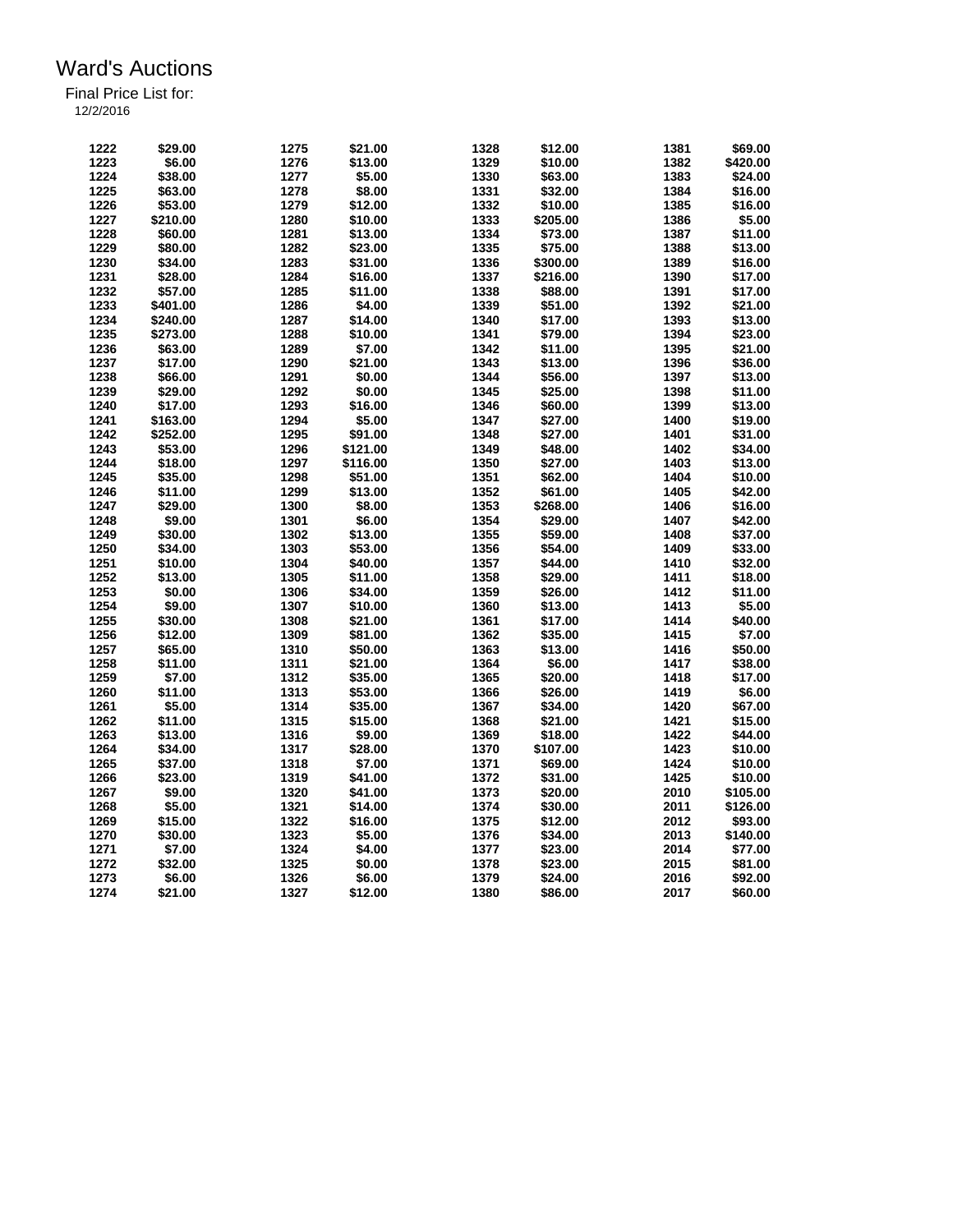| 2018 | \$44.00             | 2071         | \$10.00  | 2124 | \$105.00           | 2177 | \$21.00            |
|------|---------------------|--------------|----------|------|--------------------|------|--------------------|
| 2019 | \$126.00            | 2072         | \$16.00  | 2125 | \$70.00            | 2178 | \$35.00            |
| 2020 | \$47.00             | 2073         | \$10.00  | 2126 | \$135.00           | 2179 | \$35.00            |
| 2021 | \$58.00             | 2074         | \$16.00  | 2127 | \$100.00           | 2180 | \$55.00            |
| 2022 | \$133.00            | 2075         | \$5.00   | 2128 | \$15.00            | 2181 | \$46.00            |
| 2023 | \$126.00            | 2076         | \$5.00   | 2129 | \$13.00            | 2182 | \$29.00            |
| 2024 | \$71.00             | 2077         | \$6.00   | 2130 | \$15.00            | 2183 | \$57.00            |
| 2025 | \$65.00             | 2078         | \$21.00  | 2131 | \$69.00            | 2184 | \$46.00            |
| 2026 | \$56.00             | 2079         | \$32.00  | 2132 | \$32.00            | 2185 | \$17.00            |
| 2027 | \$189.00            | 2080         | \$13.00  | 2133 | \$4.00             | 2186 | \$79.00            |
| 2028 | \$17.00             | 2081         | \$94.00  | 2134 | \$6.00             | 2187 | \$23.00            |
| 2029 | \$17.00             | 2082         | \$28.00  | 2135 | \$10.00            | 2188 | \$25.00            |
| 2030 | \$84.00             |              |          | 2136 | \$44.00            | 2189 | \$18.00            |
| 2031 |                     | 2083<br>2084 | \$79.00  | 2137 |                    | 2190 |                    |
| 2032 | \$291.00<br>\$19.00 | 2085         | \$25.00  | 2138 | \$84.00<br>\$33.00 | 2191 | \$39.00<br>\$44.00 |
|      |                     |              | \$168.00 |      |                    |      |                    |
| 2033 | \$34.00             | 2086         | \$105.00 | 2139 | \$31.00            | 2192 | \$27.00            |
| 2034 | \$42.00             | 2087         | \$344.00 | 2140 | \$13.00            | 2193 | \$17.00            |
| 2035 | \$15.00             | 2088         | \$184.00 | 2141 | \$17.00            | 2194 | \$10.00            |
| 2036 | \$23.00             | 2089         | \$96.00  | 2142 | \$11.00            | 2195 | \$29.00            |
| 2037 | \$228.00            | 2090         | \$25.00  | 2143 | \$9.00             | 2196 | \$15.00            |
| 2038 | \$32.00             | 2091         | \$21.00  | 2144 | \$423.00           | 2197 | \$21.00            |
| 2039 | \$15.00             | 2092         | \$37.00  | 2145 | \$53.00            | 2198 | \$32.00            |
| 2040 | \$98.00             | 2093         | \$79.00  | 2146 | \$5.00             | 2199 | \$79.00            |
| 2041 | \$20.00             | 2094         | \$11.00  | 2147 | \$7.00             | 2200 | \$79.00            |
| 2042 | \$10.00             | 2095         | \$12.00  | 2148 | \$46.00            | 2201 | \$49.00            |
| 2043 | \$27.00             | 2096         | \$84.00  | 2149 | \$65.00            | 2202 | \$42.00            |
| 2044 | \$39.00             | 2097         | \$39.00  | 2150 | \$23.00            | 2203 | \$27.00            |
| 2045 | \$137.00            | 2098         | \$30.00  | 2151 | \$840.00           | 2204 | \$3.00             |
| 2046 | \$62.00             | 2099         | \$20.00  | 2152 | \$168.00           | 2205 | \$19.00            |
| 2047 | \$12.00             | 2100         | \$12.00  | 2153 | \$209.00           | 2206 | \$11.00            |
| 2048 | \$29.00             | 2101         | \$26.00  | 2154 | \$2,100.00         | 2207 | \$21.00            |
| 2049 | \$37.00             | 2102         | \$37.00  | 2155 | \$210.00           | 2208 | \$12.00            |
| 2050 | \$25.00             | 2103         | \$215.00 | 2156 | \$315.00           | 2209 | \$32.00            |
| 2051 | \$12.00             | 2104         | \$32.00  | 2157 | \$420.00           | 2210 | \$13.00            |
| 2052 | \$29.00             | 2105         | \$12.00  | 2158 | \$73.00            | 2211 | \$26.00            |
| 2053 |                     |              |          | 2159 |                    | 2212 |                    |
| 2054 | \$42.00<br>\$8.00   | 2106<br>2107 | \$35.00  | 2160 | \$100.00           | 2213 | \$23.00<br>\$21.00 |
|      |                     |              | \$23.00  |      | \$35.00            |      |                    |
| 2055 | \$42.00             | 2108         | \$25.00  | 2161 | \$644.00           | 2214 | \$10.00            |
| 2056 | \$36.00             | 2109         | \$25.00  | 2162 | \$47.00            | 2215 | \$42.00            |
| 2057 | \$45.00             | 2110         | \$23.00  | 2163 | \$23.00            | 2216 | \$42.00            |
| 2058 | \$26.00             | 2111         | \$41.00  | 2164 | \$1,680.00         | 2217 | \$21.00            |
| 2059 | \$21.00             | 2112         | \$13.00  | 2165 | \$50.00            | 2218 | \$30.00            |
| 2060 | \$26.00             | 2113         | \$13.00  | 2166 | \$50.00            | 2219 | \$16.00            |
| 2061 | \$44.00             | 2114         | \$21.00  | 2167 | \$47.00            | 2220 | \$10.00            |
| 2062 | \$24.00             | 2115         | \$84.00  | 2168 | \$68.00            | 2221 | \$31.00            |
| 2063 | \$25.00             | 2116         | \$550.00 | 2169 | \$70.00            | 2222 | \$11.00            |
| 2064 | \$12.00             | 2117         | \$10.00  | 2170 | \$71.00            | 2223 | \$11.00            |
| 2065 | \$7.00              | 2118         | \$175.00 | 2171 | \$63.00            | 2224 | \$50.00            |
| 2066 | \$14.00             | 2119         | \$158.00 | 2172 | \$34.00            | 2225 | \$12.00            |
| 2067 | \$17.00             | 2120         | \$47.00  | 2173 | \$77.00            | 2226 | \$58.00            |
| 2068 | \$45.00             | 2121         | \$60.00  | 2174 | \$53.00            | 2227 | \$32.00            |
| 2069 | \$12.00             | 2122         | \$53.00  | 2175 | \$29.00            | 2228 | \$12.00            |
| 2070 | \$11.00             | 2123         | \$119.00 | 2176 | \$38.00            | 2229 | \$21.00            |
|      |                     |              |          |      |                    |      |                    |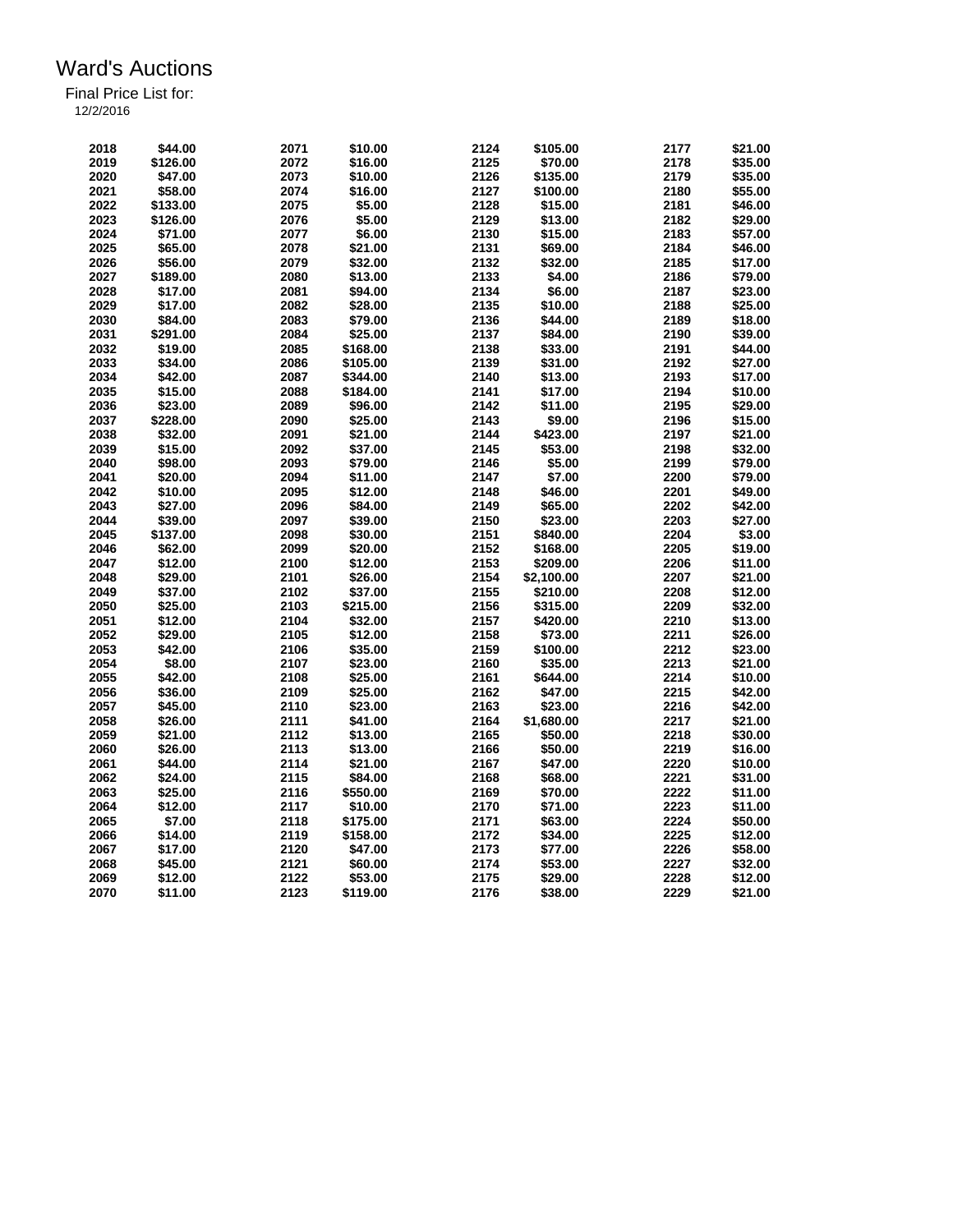| 2230 | \$65.00  | 2283 | \$65.00 | 2336 | \$13.00  | 2389 | \$32.00  |
|------|----------|------|---------|------|----------|------|----------|
| 2231 | \$28.00  | 2284 | \$41.00 | 2337 | \$8.00   | 2390 | \$48.00  |
|      |          |      |         |      |          |      |          |
| 2232 | \$14.00  | 2285 | \$24.00 | 2338 | \$15.00  | 2391 | \$13.00  |
| 2233 | \$21.00  | 2286 | \$17.00 | 2339 | \$44.00  | 2392 | \$21.00  |
| 2234 | \$19.00  | 2287 | \$55.00 | 2340 | \$16.00  | 2393 | \$10.00  |
| 2235 | \$50.00  | 2288 | \$42.00 | 2341 | \$20.00  | 2394 | \$37.00  |
| 2236 | \$49.00  | 2289 | \$21.00 | 2342 | \$56.00  | 2395 | \$40.00  |
| 2237 | \$84.00  | 2290 | \$13.00 | 2343 | \$33.00  | 2396 | \$32.00  |
| 2238 | \$158.00 | 2291 | \$32.00 | 2344 | \$32.00  | 2397 | \$37.00  |
| 2239 | \$31.00  | 2292 | \$50.00 | 2345 | \$31.00  | 2398 | \$32.00  |
| 2240 | \$47.00  | 2293 | \$9.00  | 2346 | \$50.00  | 2399 | \$63.00  |
| 2241 | \$29.00  | 2294 | \$29.00 | 2347 | \$81.00  | 2400 | \$13.00  |
| 2242 | \$21.00  | 2295 | \$18.00 | 2348 | \$21.00  | 2401 | \$40.00  |
| 2243 | \$22.00  | 2296 | \$80.00 | 2349 | \$15.00  | 2402 | \$37.00  |
| 2244 | \$36.00  | 2297 | \$39.00 | 2350 | \$20.00  | 2403 | \$159.00 |
|      |          |      |         |      |          |      |          |
| 2245 | \$25.00  | 2298 | \$17.00 | 2351 | \$42.00  | 2404 | \$166.00 |
| 2246 | \$23.00  | 2299 | \$33.00 | 2352 | \$9.00   | 2405 | \$158.00 |
| 2247 | \$23.00  | 2300 | \$22.00 | 2353 | \$10.00  | 2406 | \$27.00  |
| 2248 | \$42.00  | 2301 | \$27.00 | 2354 | \$17.00  | 2407 | \$77.00  |
| 2249 | \$53.00  | 2302 | \$17.00 | 2355 | \$10.00  | 2408 | \$47.00  |
| 2250 | \$100.00 | 2303 | \$70.00 | 2356 | \$105.00 | 2409 | \$27.00  |
| 2251 | \$50.00  | 2304 | \$44.00 | 2357 | \$17.00  | 2410 | \$13.00  |
| 2252 | \$18.00  | 2305 | \$63.00 | 2358 | \$9.00   | 2411 | \$47.00  |
| 2253 | \$19.00  | 2306 | \$9.00  | 2359 | \$11.00  | 2412 | \$41.00  |
| 2254 | \$24.00  | 2307 | \$11.00 | 2360 | \$41.00  | 2413 | \$65.00  |
| 2255 | \$16.00  | 2308 | \$44.00 | 2361 | \$11.00  | 2414 | \$29.00  |
| 2256 | \$37.00  | 2309 | \$17.00 | 2362 | \$12.00  | 2415 | \$32.00  |
| 2257 | \$37.00  | 2310 | \$50.00 | 2363 | \$26.00  | 2416 | \$45.00  |
| 2258 | \$11.00  | 2311 | \$27.00 | 2364 | \$16.00  | 2417 | \$270.00 |
| 2259 | \$50.00  | 2312 | \$16.00 | 2365 | \$30.00  | 2418 | \$210.00 |
| 2260 | \$81.00  | 2313 | \$18.00 | 2366 | \$11.00  | 2419 | \$70.00  |
| 2261 | \$18.00  | 2314 | \$18.00 | 2367 | \$11.00  | 2420 | \$95.00  |
| 2262 |          | 2315 |         | 2368 | \$27.00  | 2421 | \$79.00  |
|      | \$190.00 |      | \$23.00 |      |          |      |          |
| 2263 | \$9.00   | 2316 | \$32.00 | 2369 | \$10.00  | 2422 | \$104.00 |
| 2264 | \$36.00  | 2317 | \$44.00 | 2370 | \$47.00  | 2423 | \$79.00  |
| 2265 | \$17.00  | 2318 | \$27.00 | 2371 | \$26.00  | 2424 | \$74.00  |
| 2266 | \$21.00  | 2319 | \$70.00 | 2372 | \$33.00  | 2425 | \$69.00  |
| 2267 | \$16.00  | 2320 | \$33.00 | 2373 | \$17.00  | 2426 | \$65.00  |
| 2268 | \$39.00  | 2321 | \$47.00 | 2374 | \$16.00  | 2427 | \$104.00 |
| 2269 | \$9.00   | 2322 | \$26.00 | 2375 | \$11.00  | 2428 | \$265.00 |
| 2270 | \$36.00  | 2323 | \$51.00 | 2376 | \$39.00  | 2429 | \$260.00 |
| 2271 | \$189.00 | 2324 | \$90.00 | 2377 | \$6.00   | 2430 | \$186.00 |
| 2272 | \$19.00  | 2325 | \$26.00 | 2378 | \$28.00  | 2431 | \$42.00  |
| 2273 | \$13.00  | 2326 | \$32.00 | 2379 | \$16.00  | 2432 | \$80.00  |
| 2274 | \$14.00  | 2327 | \$47.00 | 2380 | \$11.00  | 2433 | \$80.00  |
| 2275 | \$26.00  | 2328 | \$28.00 | 2381 | \$25.00  | 2434 | \$81.00  |
| 2276 | \$20.00  | 2329 | \$11.00 | 2382 | \$20.00  | 2435 | \$93.00  |
| 2277 | \$12.00  | 2330 | \$33.00 | 2383 | \$14.00  | 2436 | \$104.00 |
| 2278 | \$42.00  | 2331 | \$23.00 | 2384 | \$12.00  | 2437 | \$74.00  |
| 2279 | \$48.00  | 2332 | \$29.00 | 2385 | \$14.00  | 2438 | \$132.00 |
| 2280 | \$42.00  | 2333 |         | 2386 |          |      |          |
|      |          |      | \$16.00 |      | \$9.00   | 2439 | \$161.00 |
| 2281 | \$9.00   | 2334 | \$10.00 | 2387 | \$47.00  | 2440 | \$48.00  |
| 2282 | \$13.00  | 2335 | \$31.00 | 2388 | \$32.00  | 2441 | \$45.00  |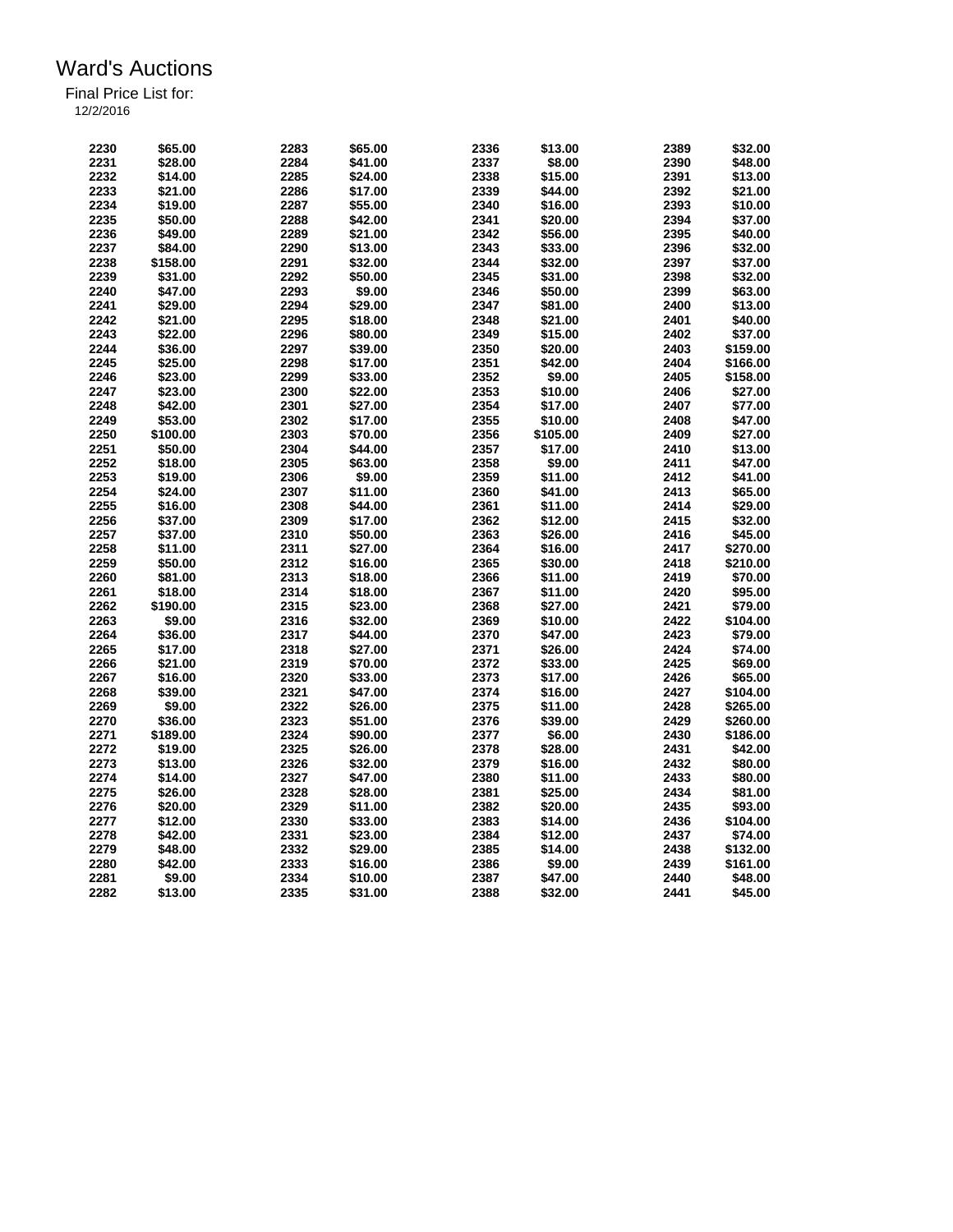| 2442 | \$59.00  | 2495 | \$37.00    | 3055 | \$76.00  | 3108 | \$81.00  |
|------|----------|------|------------|------|----------|------|----------|
| 2443 | \$132.00 | 2496 | \$42.00    | 3056 | \$61.00  | 3109 | \$71.00  |
| 2444 | \$56.00  | 2497 | \$54.00    | 3057 | \$158.00 | 3110 | \$42.00  |
| 2445 | \$99.00  | 2498 | \$32.00    | 3058 | \$73.00  | 3111 | \$40.00  |
| 2446 | \$56.00  | 2499 | \$48.00    | 3059 | \$56.00  | 3112 | \$36.00  |
|      |          |      |            |      |          |      |          |
| 2447 | \$53.00  | 2500 | \$92.00    | 3060 | \$53.00  | 3113 | \$42.00  |
| 2448 | \$86.00  | 2501 | \$92.00    | 3061 | \$128.00 | 3114 | \$44.00  |
| 2449 | \$46.00  | 2502 | \$55.00    | 3062 | \$91.00  | 3115 | \$32.00  |
| 2450 | \$12.00  | 3010 | \$24.00    | 3063 | \$71.00  | 3116 | \$44.00  |
| 2451 | \$51.00  | 3011 | \$32.00    | 3064 | \$23.00  | 3117 | \$38.00  |
| 2452 | \$73.00  | 3012 | \$80.00    | 3065 | \$84.00  | 3118 | \$38.00  |
| 2453 | \$95.00  | 3013 | \$100.00   | 3066 | \$80.00  | 3119 | \$53.00  |
| 2454 | \$40.00  | 3014 | \$58.00    | 3067 | \$111.00 | 3120 | \$48.00  |
| 2455 | \$47.00  | 3015 | \$1,155.00 | 3068 | \$81.00  | 3121 | \$48.00  |
| 2456 | \$106.00 | 3016 | \$473.00   | 3069 | \$79.00  | 3122 | \$40.00  |
| 2457 | \$86.00  | 3017 | \$123.00   | 3070 | \$79.00  | 3123 | \$44.00  |
| 2458 | \$81.00  | 3018 | \$342.00   | 3071 | \$68.00  | 3124 | \$53.00  |
| 2459 | \$79.00  | 3019 | \$38.00    | 3072 | \$105.00 | 3125 | \$46.00  |
| 2460 | \$105.00 | 3020 | \$109.00   | 3073 | \$70.00  | 3126 | \$225.00 |
| 2461 | \$138.00 | 3021 | \$35.00    | 3074 | \$118.00 | 3127 | \$128.00 |
| 2462 | \$40.00  | 3022 | \$37.00    | 3075 | \$126.00 | 3128 | \$82.00  |
| 2463 | \$38.00  | 3023 | \$24.00    | 3076 | \$47.00  | 3129 | \$158.00 |
| 2464 | \$32.00  | 3024 | \$683.00   | 3077 | \$79.00  | 3130 | \$132.00 |
| 2465 | \$187.00 | 3025 | \$132.00   | 3078 | \$26.00  | 3131 | \$37.00  |
| 2466 | \$142.00 | 3026 | \$126.00   | 3079 | \$94.00  | 3132 | \$39.00  |
| 2467 | \$175.00 | 3027 | \$70.00    | 3080 | \$101.00 | 3133 | \$44.00  |
| 2468 | \$105.00 | 3028 | \$90.00    | 3081 | \$174.00 | 3134 | \$39.00  |
| 2469 |          | 3029 | \$73.00    | 3082 | \$50.00  | 3135 | \$53.00  |
|      | \$191.00 |      |            |      |          |      |          |
| 2470 | \$48.00  | 3030 | \$109.00   | 3083 | \$69.00  | 3136 | \$70.00  |
| 2471 | \$63.00  | 3031 | \$435.00   | 3084 | \$14.00  | 3137 | \$63.00  |
| 2472 | \$79.00  | 3032 | \$55.00    | 3085 | \$51.00  | 3138 | \$25.00  |
| 2473 | \$147.00 | 3033 | \$58.00    | 3086 | \$52.00  | 3139 | \$19.00  |
| 2474 | \$47.00  | 3034 | \$41.00    | 3087 | \$69.00  | 3140 | \$19.00  |
| 2475 | \$59.00  | 3035 | \$71.00    | 3088 | \$53.00  | 3141 | \$27.00  |
| 2476 | \$33.00  | 3036 | \$15.00    | 3089 | \$76.00  | 3142 | \$90.00  |
| 2477 | \$32.00  | 3037 | \$149.00   | 3090 | \$26.00  | 3143 | \$42.00  |
| 2478 | \$26.00  | 3038 | \$291.00   | 3091 | \$47.00  | 3144 | \$36.00  |
| 2479 | \$16.00  | 3039 | \$63.00    | 3092 | \$32.00  | 3145 | \$142.00 |
| 2480 | \$49.00  | 3040 | \$24.00    | 3093 | \$51.00  | 3146 | \$84.00  |
| 2481 | \$17.00  | 3041 | \$117.00   | 3094 | \$21.00  | 3147 | \$79.00  |
| 2482 | \$19.00  | 3042 | \$160.00   | 3095 | \$23.00  | 3148 | \$19.00  |
| 2483 | \$19.00  | 3043 | \$35.00    | 3096 | \$33.00  | 3149 | \$37.00  |
| 2484 | \$44.00  | 3044 | \$71.00    | 3097 | \$27.00  | 3150 | \$63.00  |
| 2485 | \$19.00  | 3045 | \$38.00    | 3098 | \$47.00  | 3151 | \$25.00  |
| 2486 | \$19.00  | 3046 | \$79.00    | 3099 | \$63.00  | 3152 | \$24.00  |
| 2487 | \$54.00  | 3047 | \$58.00    | 3100 | \$59.00  | 3153 | \$32.00  |
| 2488 | \$56.00  | 3048 | \$31.00    | 3101 | \$70.00  | 3154 | \$25.00  |
| 2489 | \$123.00 | 3049 | \$9.00     | 3102 | \$53.00  | 3155 | \$50.00  |
| 2490 | \$142.00 | 3050 | \$10.00    | 3103 | \$23.00  | 3156 | \$81.00  |
| 2491 | \$59.00  | 3051 | \$81.00    | 3104 | \$17.00  | 3157 | \$77.00  |
| 2492 | \$141.00 | 3052 | \$81.00    | 3105 | \$18.00  | 3158 | \$44.00  |
| 2493 | \$109.00 | 3053 | \$56.00    | 3106 | \$49.00  | 3159 | \$32.00  |
| 2494 | \$48.00  | 3054 | \$77.00    | 3107 | \$54.00  | 3160 | \$69.00  |
|      |          |      |            |      |          |      |          |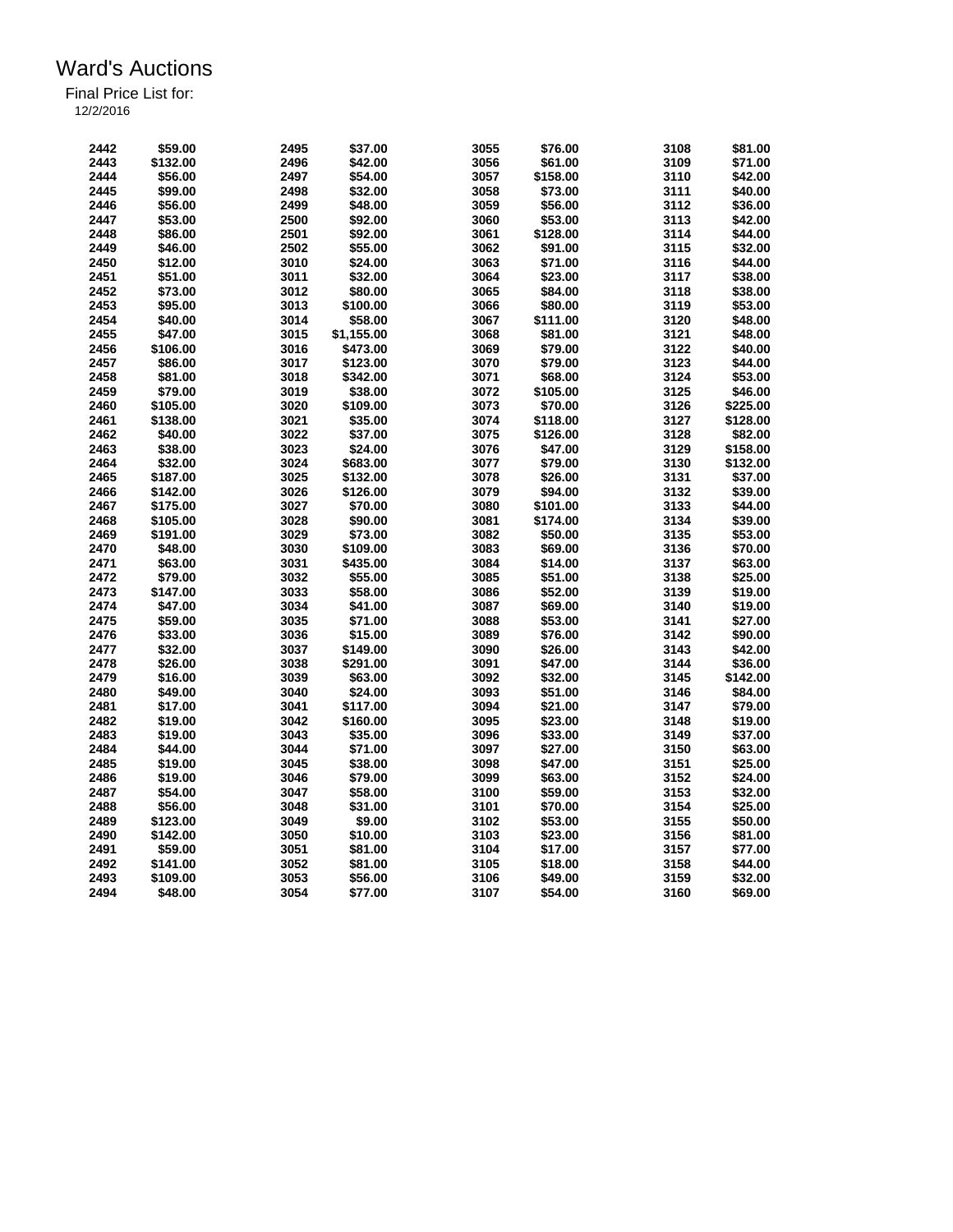| 3161 | \$24.00  | 3214         | \$69.00  | 3267 | \$15.00  | 3320         | \$71.00  |
|------|----------|--------------|----------|------|----------|--------------|----------|
| 3162 | \$46.00  | 3215         | \$62.00  | 3268 | \$32.00  | 3321         | \$27.00  |
| 3163 | \$126.00 | 3216         | \$108.00 | 3269 | \$59.00  | 3322         | \$79.00  |
| 3164 | \$53.00  | 3217         | \$109.00 | 3270 | \$53.00  | 3323         | \$29.00  |
| 3165 | \$79.00  | 3218         | \$27.00  | 3271 | \$35.00  | 3324         | \$35.00  |
|      |          |              |          |      |          |              |          |
| 3166 | \$92.00  | 3219         | \$90.00  | 3272 | \$24.00  | 3325         | \$31.00  |
| 3167 | \$105.00 | 3220         | \$45.00  | 3273 | \$17.00  | 3326         | \$29.00  |
| 3168 | \$71.00  | 3221         | \$63.00  | 3274 | \$79.00  | 3327         | \$65.00  |
| 3169 | \$80.00  | 3222         | \$84.00  | 3275 | \$19.00  | 3328         | \$59.00  |
| 3170 | \$62.00  | 3223         | \$13.00  | 3276 | \$21.00  | 3329         | \$65.00  |
| 3171 | \$47.00  | 3224         | \$42.00  | 3277 | \$198.00 | 3330         | \$18.00  |
| 3172 | \$20.00  | 3225         | \$16.00  | 3278 | \$129.00 | 3331         | \$17.00  |
| 3173 | \$65.00  | 3226         | \$44.00  | 3279 | \$38.00  | 3332         | \$42.00  |
| 3174 | \$91.00  | 3227         | \$99.00  | 3280 | \$147.00 | 3333         | \$51.00  |
| 3175 | \$103.00 | 3228         | \$48.00  | 3281 | \$30.00  | 3334         | \$53.00  |
| 3176 | \$48.00  | 3229         | \$29.00  | 3282 | \$32.00  | 3335         | \$56.00  |
| 3177 | \$66.00  | 3230         | \$30.00  | 3283 | \$44.00  | 3336         | \$128.00 |
| 3178 | \$53.00  | 3231         | \$53.00  | 3284 | \$250.00 | 3337         | \$60.00  |
| 3179 | \$30.00  | 3232         | \$128.00 | 3285 | \$23.00  | 3338         | \$79.00  |
| 3180 | \$42.00  | 3233         | \$76.00  | 3286 | \$58.00  | 3339         | \$81.00  |
| 3181 | \$47.00  | 3234         | \$50.00  | 3287 | \$75.00  | 3340         | \$81.00  |
| 3182 | \$37.00  | 3235         | \$111.00 | 3288 | \$42.00  | 3341         | \$82.00  |
| 3183 | \$28.00  | 3236         | \$39.00  | 3289 | \$14.00  | 3342         | \$61.00  |
| 3184 | \$60.00  | 3237         | \$94.00  | 3290 | \$13.00  | 3343         | \$132.00 |
| 3185 | \$40.00  |              | \$98.00  | 3291 | \$79.00  | 3344         | \$21.00  |
| 3186 | \$20.00  | 3238<br>3239 |          | 3292 |          | 3345         |          |
|      |          |              | \$95.00  |      | \$35.00  |              | \$57.00  |
| 3187 | \$34.00  | 3240         | \$117.00 | 3293 | \$58.00  | 3346         | \$53.00  |
| 3188 | \$30.00  | 3241         | \$17.00  | 3294 | \$105.00 | 3347         | \$45.00  |
| 3189 | \$29.00  | 3242         | \$72.00  | 3295 | \$302.00 | 3348         | \$45.00  |
| 3190 | \$30.00  | 3243         | \$53.00  | 3296 | \$17.00  | 3349         | \$50.00  |
| 3191 | \$100.00 | 3244         | \$63.00  | 3297 | \$53.00  | 3350         | \$24.00  |
| 3192 | \$15.00  | 3245         | \$39.00  | 3298 | \$58.00  | 3351         | \$50.00  |
| 3193 | \$25.00  | 3246         | \$18.00  | 3299 | \$15.00  | 3352         | \$16.00  |
| 3194 | \$58.00  | 3247         | \$55.00  | 3300 | \$48.00  | 3353         | \$23.00  |
| 3195 | \$81.00  | 3248         | \$46.00  | 3301 | \$82.00  | 3354         | \$55.00  |
| 3196 | \$63.00  | 3249         | \$38.00  | 3302 | \$13.00  | 3355         | \$27.00  |
| 3197 | \$18.00  | 3250         | \$90.00  | 3303 | \$363.00 | 3356         | \$97.00  |
| 3198 | \$20.00  | 3251         | \$19.00  | 3304 | \$42.00  | 3357         | \$48.00  |
| 3199 | \$34.00  | 3252         | \$16.00  | 3305 | \$48.00  | 3358         | \$33.00  |
| 3200 | \$75.00  | 3253         | \$15.00  | 3306 | \$206.00 | 3359         | \$315.00 |
| 3201 | \$57.00  | 3254         | \$21.00  | 3307 | \$83.00  | 3360         | \$48.00  |
| 3202 | \$17.00  | 3255         | \$44.00  | 3308 | \$30.00  | 3361         | \$199.00 |
| 3203 | \$40.00  | 3256         | \$29.00  | 3309 | \$27.00  | 3362         | \$119.00 |
| 3204 | \$107.00 | 3257         | \$14.00  | 3310 | \$117.00 | 3363         | \$80.00  |
| 3205 | \$92.00  | 3258         | \$14.00  | 3311 | \$15.00  | 3364         | \$12.00  |
| 3206 | \$29.00  | 3259         | \$14.00  | 3312 | \$15.00  | 3365         | \$17.00  |
| 3207 | \$13.00  | 3260         | \$13.00  | 3313 | \$82.00  | 3366         | \$51.00  |
| 3208 | \$53.00  | 3261         | \$26.00  | 3314 | \$44.00  | 3367         | \$41.00  |
|      |          |              |          | 3315 |          |              |          |
| 3209 | \$24.00  | 3262         | \$25.00  | 3316 | \$20.00  | 3368<br>3369 | \$59.00  |
| 3210 | \$35.00  | 3263         | \$81.00  |      | \$89.00  |              | \$19.00  |
| 3211 | \$54.00  | 3264         | \$53.00  | 3317 | \$25.00  | 3370         | \$21.00  |
| 3212 | \$29.00  | 3265         | \$23.00  | 3318 | \$15.00  | 3371         | \$27.00  |
| 3213 | \$35.00  | 3266         | \$17.00  | 3319 | \$23.00  | 3372         | \$7.00   |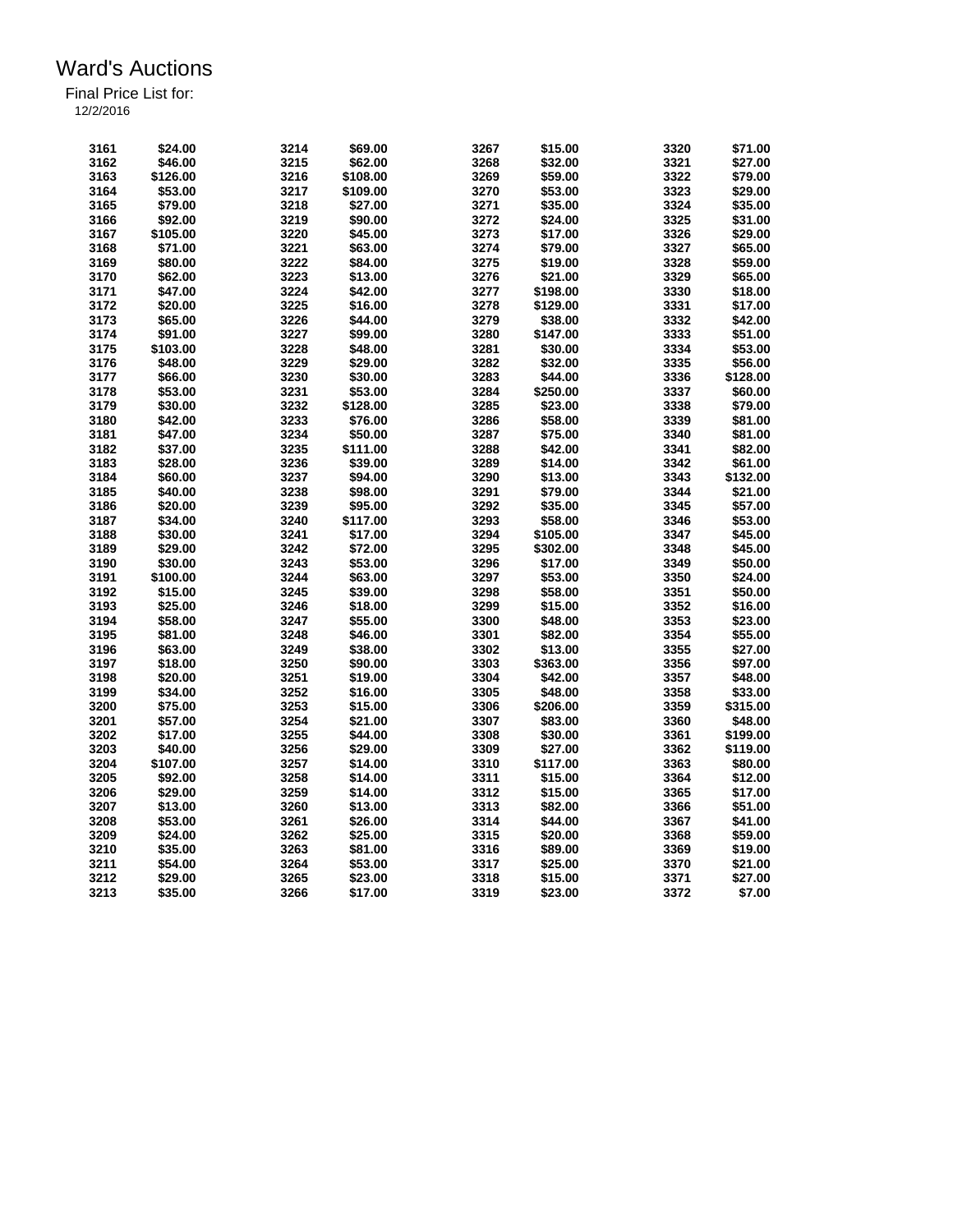| 3373 | \$13.00    | 4021 | \$1,185.00 | 4074 | \$221.00   | 4127 | \$342.00 |
|------|------------|------|------------|------|------------|------|----------|
| 3374 | \$27.00    | 4022 | \$735.00   | 4075 | \$332.00   | 4128 | \$10.00  |
| 3375 | \$9.00     | 4023 | \$552.00   | 4076 | \$132.00   | 4129 | \$21.00  |
| 3376 | \$17.00    | 4024 | \$3,000.00 | 4077 | \$143.00   | 4130 | \$32.00  |
| 3377 | \$47.00    | 4025 | \$2,600.00 | 4078 | \$105.00   | 4131 | \$58.00  |
| 3378 | \$94.00    | 4026 | \$2,447.00 | 4079 | \$588.00   | 4132 | \$32.00  |
| 3379 | \$27.00    | 4027 | \$3,990.00 | 4080 | \$105.00   | 4133 | \$213.00 |
| 3380 | \$60.00    | 4028 | \$745.00   | 4081 | \$222.00   | 4134 | \$168.00 |
| 3381 | \$27.00    | 4029 | \$2,363.00 | 4082 | \$163.00   | 4135 | \$48.00  |
| 3382 | \$27.00    | 4030 |            | 4083 |            | 4136 | \$35.00  |
| 3383 | \$20.00    | 4031 | \$3,150.00 | 4084 | \$430.00   | 4137 |          |
|      |            |      | \$2,857.00 |      | \$746.00   |      | \$15.00  |
| 3384 | \$53.00    | 4032 | \$2,600.00 | 4085 | \$399.00   | 4138 | \$14.00  |
| 3385 | \$70.00    | 4033 | \$921.00   | 4086 | \$420.00   | 4139 | \$12.00  |
| 3386 | \$29.00    | 4034 | \$604.00   | 4087 | \$327.00   | 4140 | \$81.00  |
| 3387 | \$6.00     | 4035 | \$573.00   | 4088 | \$3,938.00 | 4141 | \$4.00   |
| 3388 | \$8.00     | 4036 | \$457.00   | 4089 | \$3,938.00 | 4142 | \$23.00  |
| 3389 | \$37.00    | 4037 | \$574.00   | 4090 | \$630.00   | 4143 | \$36.00  |
| 3390 | \$71.00    | 4038 | \$814.00   | 4091 | \$368.00   | 4144 | \$21.00  |
| 3391 | \$70.00    | 4039 | \$1,042.00 | 4092 | \$846.00   | 4145 | \$44.00  |
| 3392 | \$33.00    | 4040 | \$499.00   | 4093 | \$762.00   | 4146 | \$34.00  |
| 3393 | \$35.00    | 4041 | \$1,150.00 | 4094 | \$176.00   | 4147 | \$23.00  |
| 3394 | \$28.00    | 4042 | \$525.00   | 4095 | \$342.00   | 4148 | \$38.00  |
| 3395 | \$10.00    | 4043 | \$3,171.00 | 4096 | \$205.00   | 4149 | \$51.00  |
| 3396 | \$4.00     | 4044 | \$965.00   | 4097 | \$250.00   | 4150 | \$34.00  |
| 3397 | \$8.00     | 4045 | \$998.00   | 4098 | \$562.00   | 4151 | \$36.00  |
| 3398 | \$7.00     | 4046 | \$735.00   | 4099 | \$422.00   | 4152 | \$23.00  |
| 3399 | \$5.00     | 4047 | \$604.00   | 4100 | \$209.00   | 4153 | \$13.00  |
| 3400 | \$101.00   | 4048 | \$750.00   | 4101 | \$142.00   | 4154 | \$15.00  |
| 3401 | \$32.00    | 4049 | \$360.00   | 4102 | \$395.00   | 4155 | \$16.00  |
| 3402 | \$150.00   | 4050 | \$297.00   | 4103 | \$500.00   | 4156 | \$63.00  |
| 3403 | \$41.00    | 4051 | \$357.00   | 4104 | \$2,205.00 | 4157 | \$16.00  |
| 3404 | \$75.00    | 4052 | \$268.00   | 4105 | \$755.00   | 4158 | \$5.00   |
| 3405 | \$21.00    | 4053 | \$492.00   | 4106 |            | 4159 | \$13.00  |
|      |            |      |            |      | \$756.00   |      |          |
| 3406 | \$16.00    | 4054 | \$387.00   | 4107 | \$650.00   | 4160 | \$13.00  |
| 3407 | \$6.00     | 4055 | \$401.00   | 4108 | \$400.00   | 4161 | \$17.00  |
| 3408 | \$17.00    | 4056 | \$158.00   | 4109 | \$394.00   | 4162 | \$15.00  |
| 3409 | \$5.00     | 4057 | \$599.00   | 4110 | \$105.00   | 4163 | \$0.00   |
| 3410 | \$64.00    | 4058 | \$501.00   | 4111 | \$88.00    | 4164 | \$17.00  |
| 3411 | \$81.00    | 4059 | \$575.00   | 4112 | \$365.00   | 4165 | \$13.00  |
| 3412 | \$27.00    | 4060 | \$1,890.00 | 4113 | \$662.00   | 4166 | \$48.00  |
| 3413 | \$75.00    | 4061 | \$2,258.00 | 4114 | \$1,112.00 | 4167 | \$81.00  |
| 3414 | \$158.00   | 4062 | \$683.00   | 4115 | \$505.00   | 4168 | \$117.00 |
| 4010 | \$4,880.00 | 4063 | \$735.00   | 4116 | \$1,400.00 | 4169 | \$210.00 |
| 4011 | \$5,292.00 | 4064 | \$500.00   | 4117 | \$927.00   | 4170 | \$0.00   |
| 4012 | \$1.418.00 | 4065 | \$1,134.00 | 4118 | \$368.00   | 4171 | \$31.00  |
| 4013 | \$1,000.00 | 4066 | \$1,077.00 | 4119 | \$650.00   | 4172 | \$23.00  |
| 4014 | \$1,341.00 | 4067 | \$829.00   | 4120 | \$420.00   | 4173 | \$23.00  |
| 4015 | \$945.00   | 4068 | \$1,511.00 | 4121 | \$368.00   | 4174 | \$17.00  |
| 4016 | \$1,714.00 | 4069 | \$675.00   | 4122 | \$348.00   | 4175 | \$17.00  |
| 4017 | \$1,575.00 | 4070 | \$478.00   | 4123 | \$394.00   | 4176 | \$35.00  |
| 4018 | \$3,885.00 | 4071 | \$462.00   | 4124 | \$356.00   | 4177 | \$38.00  |
| 4019 | \$8,400.00 | 4072 | \$578.00   | 4125 | \$331.00   | 4178 | \$54.00  |
| 4020 | \$2,381.00 | 4073 | \$428.00   | 4126 | \$75.00    | 4179 | \$71.00  |
|      |            |      |            |      |            |      |          |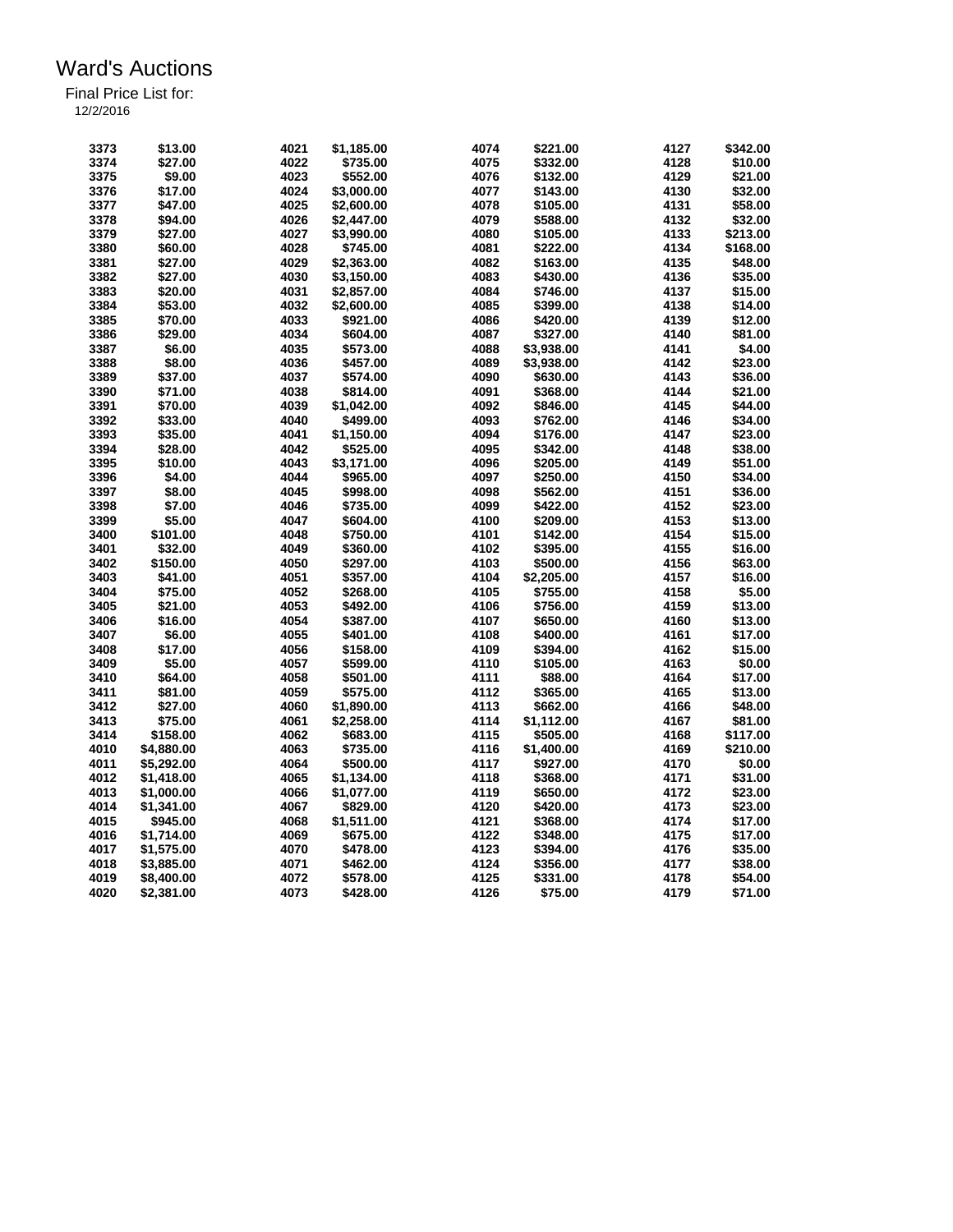| 4180 | \$615.00 | 4233 | \$10.00  | 4286 | \$5.00  | 4339 | \$27.00  |
|------|----------|------|----------|------|---------|------|----------|
| 4181 | \$6.00   | 4234 | \$0.00   | 4287 | \$0.00  | 4340 | \$27.00  |
| 4182 | \$6.00   | 4235 | \$70.00  | 4288 | \$27.00 | 4341 | \$21.00  |
| 4183 | \$11.00  | 4236 | \$2.00   | 4289 | \$0.00  | 4342 | \$189.00 |
| 4184 | \$13.00  | 4237 | \$17.00  | 4290 | \$6.00  | 4343 | \$6.00   |
| 4185 | \$12.00  | 4238 | \$0.00   | 4291 | \$0.00  | 4344 | \$4.00   |
| 4186 | \$7.00   | 4239 | \$23.00  | 4292 | \$6.00  | 4345 | \$4.00   |
| 4187 | \$10.00  | 4240 | \$5.00   | 4293 | \$4.00  | 4346 | \$9.00   |
| 4188 | \$13.00  | 4241 | \$4.00   | 4294 | \$4.00  | 4347 | \$12.00  |
| 4189 | \$0.00   | 4242 | \$9.00   | 4295 | \$0.00  | 4348 | \$37.00  |
| 4190 | \$15.00  | 4243 | \$13.00  | 4296 | \$4.00  | 4349 | \$41.00  |
| 4191 | \$0.00   | 4244 | \$27.00  | 4297 | \$6.00  | 4350 | \$9.00   |
| 4192 | \$0.00   | 4245 | \$5.00   | 4298 | \$7.00  | 4351 | \$5.00   |
| 4193 | \$2.00   | 4246 | \$5.00   | 4299 | \$15.00 | 4352 | \$2.00   |
| 4194 | \$42.00  | 4247 | \$6.00   | 4300 | \$8.00  | 4353 | \$5.00   |
| 4195 | \$0.00   | 4248 | \$0.00   | 4301 | \$4.00  | 4354 | \$53.00  |
| 4196 | \$0.00   | 4249 | \$5.00   | 4302 | \$12.00 | 4355 | \$133.00 |
| 4197 | \$35.00  | 4250 | \$13.00  | 4303 | \$7.00  | 4356 | \$11.00  |
| 4198 | \$29.00  | 4251 | \$126.00 | 4304 | \$5.00  | 4357 | \$8.00   |
| 4199 | \$0.00   | 4252 | \$5.00   | 4305 |         |      |          |
|      |          |      |          |      | \$4.00  | 4358 | \$35.00  |
| 4200 | \$3.00   | 4253 | \$0.00   | 4306 | \$0.00  | 4359 | \$58.00  |
| 4201 | \$0.00   | 4254 | \$13.00  | 4307 | \$8.00  | 4360 | \$13.00  |
| 4202 | \$0.00   | 4255 | \$8.00   | 4308 | \$17.00 | 4361 | \$75.00  |
| 4203 | \$5.00   | 4256 | \$16.00  | 4309 | \$11.00 | 4362 | \$9.00   |
| 4204 | \$81.00  | 4257 | \$15.00  | 4310 | \$8.00  | 4363 | \$0.00   |
| 4205 | \$8.00   | 4258 | \$19.00  | 4311 | \$35.00 | 4364 | \$6.00   |
| 4206 | \$12.00  | 4259 | \$3.00   | 4312 | \$17.00 | 4365 | \$19.00  |
| 4207 | \$4.00   | 4260 | \$5.00   | 4313 | \$6.00  | 4366 | \$27.00  |
| 4208 | \$4.00   | 4261 | \$5.00   | 4314 | \$5.00  | 4367 | \$6.00   |
| 4209 | \$13.00  | 4262 | \$5.00   | 4315 | \$12.00 | 4368 | \$8.00   |
| 4210 | \$32.00  | 4263 | \$6.00   | 4316 | \$4.00  | 4369 | \$4.00   |
| 4211 | \$15.00  | 4264 | \$6.00   | 4317 | \$6.00  | 4370 | \$4.00   |
| 4212 | \$3.00   | 4265 | \$6.00   | 4318 | \$4.00  | 4371 | \$4.00   |
| 4213 | \$4.00   | 4266 | \$7.00   | 4319 | \$9.00  | 4372 | \$29.00  |
| 4214 | \$12.00  | 4267 | \$0.00   | 4320 | \$5.00  | 4373 | \$0.00   |
| 4215 | \$16.00  | 4268 | \$5.00   | 4321 | \$6.00  | 4374 | \$13.00  |
| 4216 | \$28.00  | 4269 | \$11.00  | 4322 | \$4.00  | 4375 | \$10.00  |
| 4217 | \$4.00   | 4270 | \$8.00   | 4323 | \$6.00  | 4376 | \$11.00  |
| 4218 | \$5.00   | 4271 | \$6.00   | 4324 | \$0.00  | 4377 | \$5.00   |
| 4219 | \$9.00   | 4272 | \$0.00   | 4325 | \$14.00 | 4378 | \$2.00   |
| 4220 | \$8.00   | 4273 | \$13.00  | 4326 | \$6.00  | 4379 | \$29.00  |
| 4221 | \$3.00   | 4274 | \$6.00   | 4327 | \$7.00  | 4380 | \$11.00  |
| 4222 | \$4.00   | 4275 | \$5.00   | 4328 | \$16.00 | 4381 | \$13.00  |
| 4223 | \$0.00   | 4276 | \$6.00   | 4329 | \$26.00 | 4382 | \$28.00  |
| 4224 | \$8.00   | 4277 | \$6.00   | 4330 | \$11.00 | 4383 | \$7.00   |
| 4225 | \$6.00   | 4278 | \$7.00   | 4331 | \$4.00  | 4384 | \$4.00   |
| 4226 | \$3.00   | 4279 | \$18.00  | 4332 | \$4.00  | 4385 | \$9.00   |
| 4227 | \$6.00   | 4280 | \$7.00   | 4333 | \$5.00  | 4386 | \$17.00  |
| 4228 | \$4.00   | 4281 | \$6.00   | 4334 | \$8.00  | 4387 | \$9.00   |
| 4229 | \$10.00  | 4282 | \$5.00   | 4335 | \$5.00  | 4388 | \$5.00   |
| 4230 | \$15.00  | 4283 | \$4.00   | 4336 | \$14.00 | 4389 | \$8.00   |
| 4231 | \$11.00  | 4284 | \$7.00   | 4337 | \$12.00 | 4390 | \$2.00   |
| 4232 | \$6.00   | 4285 | \$5.00   | 4338 | \$6.00  | 4391 | \$6.00   |
|      |          |      |          |      |         |      |          |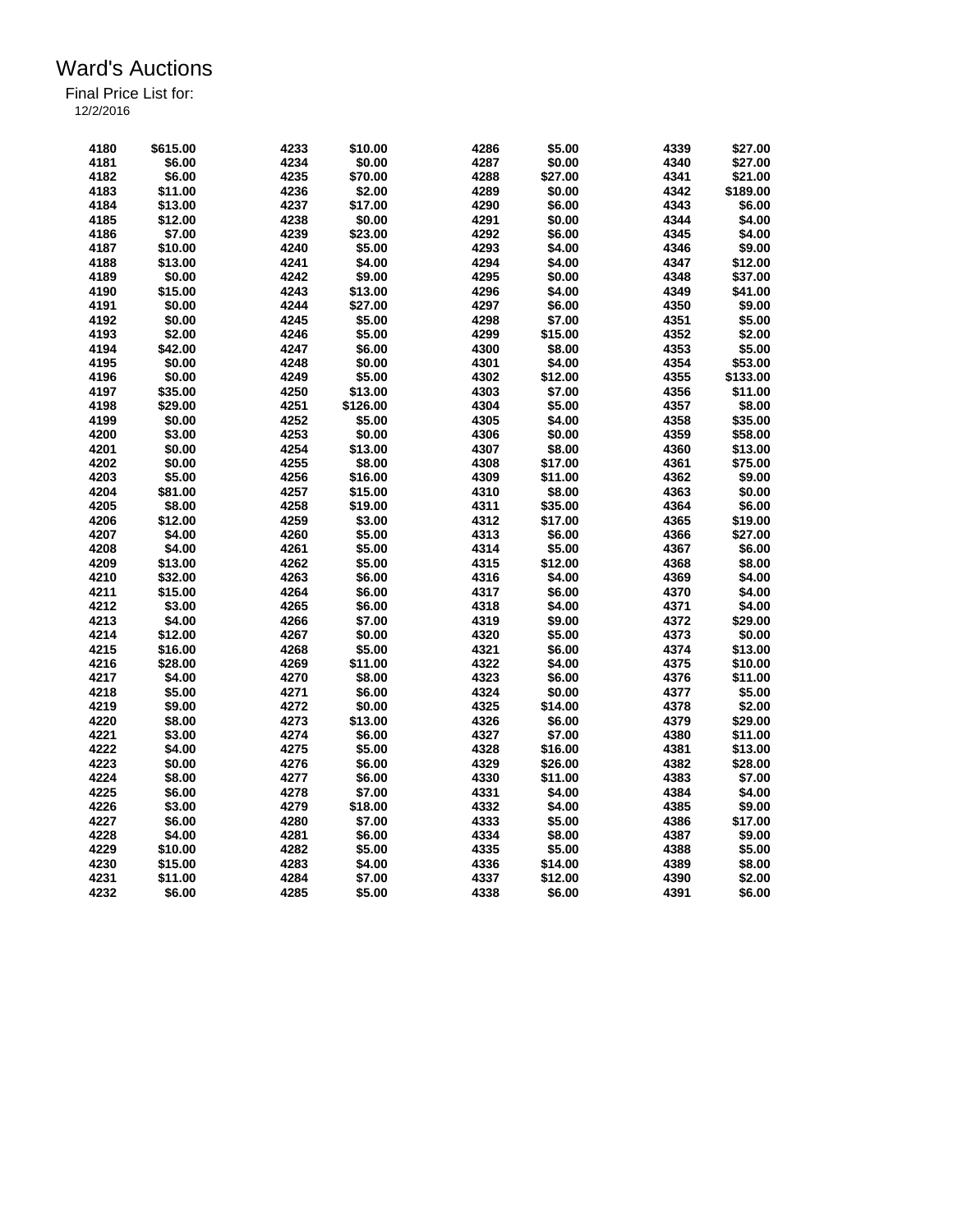| 4392 | \$4.00   | 4445 | \$23.00  | 4498 | \$39.00  | 4551 | \$3.00   |
|------|----------|------|----------|------|----------|------|----------|
| 4393 | \$7.00   | 4446 | \$0.00   | 4499 | \$16.00  | 4552 | \$3.00   |
| 4394 | \$8.00   | 4447 | \$8.00   | 4500 | \$15.00  | 4553 | \$3.00   |
| 4395 | \$8.00   | 4448 | \$0.00   | 4501 | \$21.00  | 4554 | \$3.00   |
| 4396 | \$54.00  | 4449 | \$10.00  | 4502 | \$21.00  | 4555 | \$7.00   |
|      | \$0.00   |      |          |      |          |      |          |
| 4397 |          | 4450 | \$29.00  | 4503 | \$42.00  | 4556 | \$4.00   |
| 4398 | \$4.00   | 4451 | \$16.00  | 4504 | \$45.00  | 4557 | \$13.00  |
| 4399 | \$0.00   | 4452 | \$19.00  | 4505 | \$27.00  | 4558 | \$8.00   |
| 4400 | \$3.00   | 4453 | \$3.00   | 4506 | \$60.00  | 4559 | \$10.00  |
| 4401 | \$0.00   | 4454 | \$32.00  | 4507 | \$200.00 | 4560 | \$0.00   |
| 4402 | \$1.00   | 4455 | \$29.00  | 4508 | \$50.00  | 4561 | \$0.00   |
| 4403 | \$9.00   | 4456 | \$27.00  | 4509 | \$4.00   | 4562 | \$2.00   |
| 4404 | \$9.00   | 4457 | \$16.00  | 4510 | \$8.00   | 4563 | \$0.00   |
| 4405 | \$45.00  | 4458 | \$4.00   | 4511 | \$27.00  | 4564 | \$0.00   |
| 4406 | \$30.00  | 4459 | \$11.00  | 4512 | \$60.00  | 4565 | \$16.00  |
| 4407 | \$29.00  | 4460 | \$3.00   | 4513 | \$0.00   | 4566 | \$67.00  |
| 4408 | \$81.00  | 4461 | \$25.00  | 4514 | \$63.00  | 4567 | \$4.00   |
| 4409 | \$250.00 | 4462 | \$20.00  | 4515 | \$7.00   | 4568 | \$4.00   |
| 4410 | \$29.00  | 4463 | \$79.00  | 4516 | \$60.00  | 4569 | \$11.00  |
| 4411 | \$18.00  | 4464 | \$8.00   | 4517 | \$5.00   | 4570 | \$0.00   |
| 4412 | \$6.00   | 4465 | \$3.00   | 4518 | \$3.00   | 4571 | \$0.00   |
| 4413 | \$13.00  | 4466 | \$37.00  | 4519 | \$25.00  | 4572 | \$58.00  |
| 4414 | \$14.00  | 4467 | \$6.00   | 4520 | \$4.00   | 4573 | \$27.00  |
| 4415 | \$19.00  | 4468 | \$16.00  | 4521 | \$16.00  | 4574 | \$24.00  |
| 4416 | \$5.00   | 4469 | \$38.00  | 4522 | \$11.00  | 4575 | \$0.00   |
| 4417 | \$5.00   | 4470 | \$7.00   | 4523 | \$0.00   | 4576 | \$11.00  |
| 4418 | \$5.00   | 4471 | \$5.00   | 4524 | \$9.00   | 4577 | \$3.00   |
| 4419 | \$45.00  | 4472 | \$21.00  | 4525 | \$16.00  | 4578 | \$0.00   |
|      |          |      |          |      |          |      |          |
| 4420 | \$153.00 | 4473 | \$105.00 | 4526 | \$12.00  | 4579 | \$70.00  |
| 4421 | \$13.00  | 4474 | \$13.00  | 4527 | \$16.00  | 4580 | \$0.00   |
| 4422 | \$25.00  | 4475 | \$252.00 | 4528 | \$8.00   | 4581 | \$37.00  |
| 4423 | \$0.00   | 4476 | \$27.00  | 4529 | \$4.00   | 4582 | \$10.00  |
| 4424 | \$0.00   | 4477 | \$112.00 | 4530 | \$23.00  | 4583 | \$11.00  |
| 4425 | \$0.00   | 4478 | \$6.00   | 4531 | \$4.00   | 4584 | \$0.00   |
| 4426 | \$0.00   | 4479 | \$2.00   | 4532 | \$12.00  | 4585 | \$0.00   |
| 4427 | \$21.00  | 4480 | \$8.00   | 4533 | \$21.00  | 4586 | \$0.00   |
| 4428 | \$9.00   | 4481 | \$94.00  | 4534 | \$4.00   | 4587 | \$0.00   |
| 4429 | \$16.00  | 4482 | \$5.00   | 4535 | \$11.00  | 4588 | \$6.00   |
| 4430 | \$10.00  | 4483 | \$126.00 | 4536 | \$11.00  | 4589 | \$0.00   |
| 4431 | \$15.00  | 4484 | \$0.00   | 4537 | \$11.00  | 4590 | \$0.00   |
| 4432 | \$53.00  | 4485 | \$24.00  | 4538 | \$15.00  | 4591 | \$16.00  |
| 4433 | \$13.00  | 4486 | \$11.00  | 4539 | \$24.00  | 4592 | \$3.00   |
| 4434 | \$29.00  | 4487 | \$54.00  | 4540 | \$15.00  | 4593 | \$0.00   |
| 4435 | \$53.00  | 4488 | \$24.00  | 4541 | \$15.00  | 4594 | \$21.00  |
| 4436 | \$100.00 | 4489 | \$8.00   | 4542 | \$16.00  | 4595 | \$16.00  |
| 4437 | \$16.00  | 4490 | \$38.00  | 4543 | \$37.00  | 4596 | \$121.00 |
| 4438 | \$8.00   | 4491 | \$71.00  | 4544 | \$32.00  | 4597 | \$58.00  |
| 4439 | \$0.00   | 4492 | \$16.00  | 4545 | \$27.00  | 4598 | \$28.00  |
| 4440 | \$81.00  | 4493 | \$34.00  | 4546 | \$59.00  | 4599 | \$44.00  |
| 4441 | \$4.00   | 4494 | \$7.00   | 4547 | \$2.00   | 4600 | \$47.00  |
| 4442 | \$21.00  | 4495 | \$12.00  | 4548 | \$0.00   | 4601 | \$30.00  |
| 4443 | \$15.00  | 4496 | \$37.00  | 4549 | \$18.00  | 4602 | \$38.00  |
| 4444 | \$9.00   | 4497 | \$2.00   | 4550 | \$8.00   | 4603 |          |
|      |          |      |          |      |          |      | \$32.00  |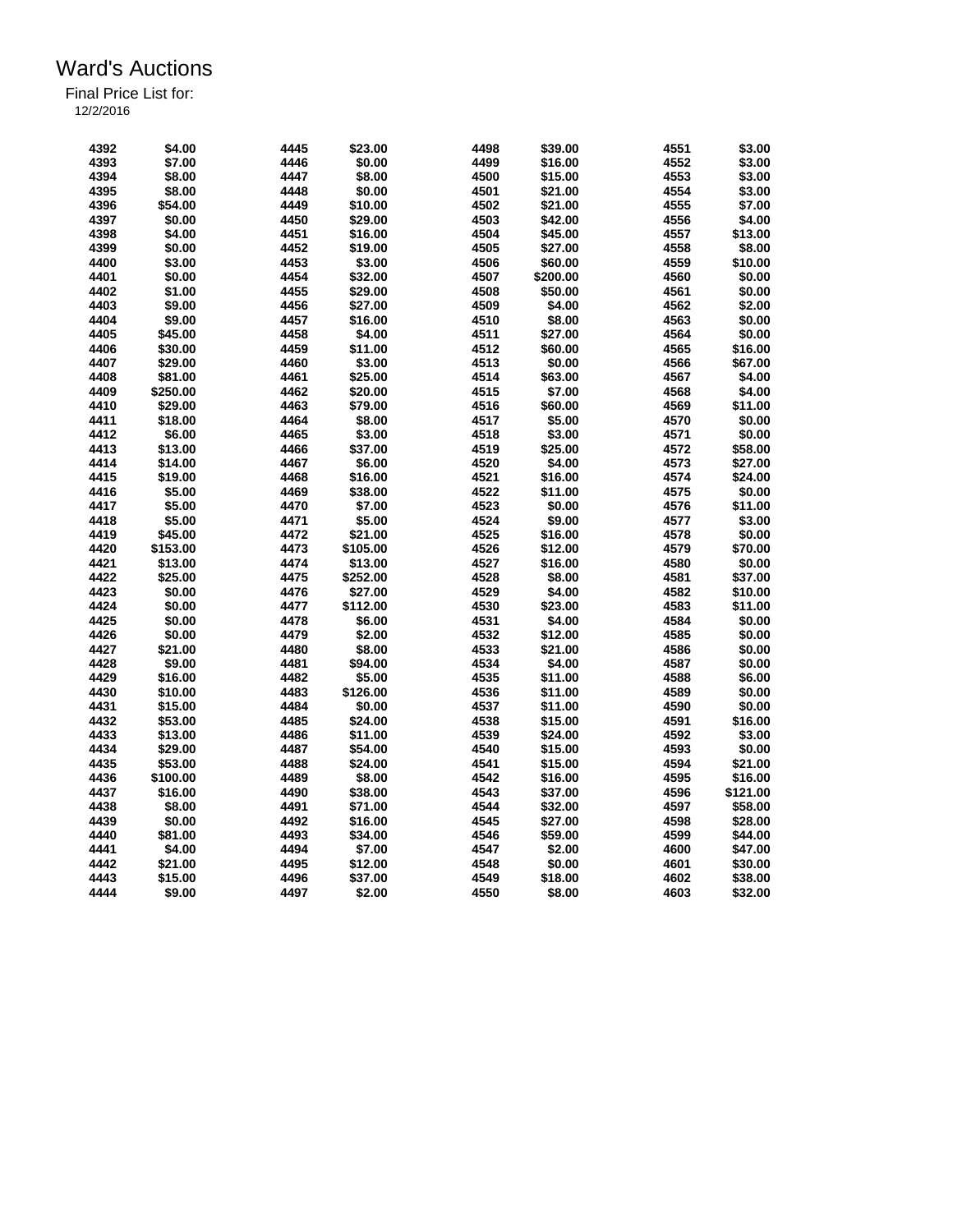| 4604         | \$32.00  | 4657 | \$34.00 | 4710         | \$25.00  | 4763         | \$0.00   |
|--------------|----------|------|---------|--------------|----------|--------------|----------|
| 4605         | \$10.00  | 4658 | \$90.00 | 4711         | \$10.00  | 4764         | \$30.00  |
| 4606         | \$21.00  | 4659 | \$25.00 | 4712         | \$42.00  | 4765         | \$54.00  |
| 4607         | \$84.00  | 4660 | \$37.00 | 4713         | \$13.00  | 4766         | \$21.00  |
| 4608         | \$95.00  | 4661 | \$24.00 | 4714         | \$28.00  | 4767         | \$62.00  |
| 4609         | \$368.00 | 4662 | \$15.00 | 4715         | \$74.00  | 4768         | \$45.00  |
| 4610         | \$69.00  | 4663 | \$62.00 | 4716         | \$19.00  | 4769         | \$0.00   |
| 4611         | \$79.00  | 4664 | \$12.00 | 4717         | \$117.00 | 4770         | \$48.00  |
| 4612         | \$25.00  | 4665 | \$12.00 | 4718         | \$21.00  | 4771         | \$0.00   |
| 4613         | \$105.00 | 4666 | \$30.00 | 4719         | \$111.00 | 4772         | \$400.00 |
| 4614         | \$237.00 | 4667 | \$34.00 | 4720         | \$55.00  | 4773         | \$22.00  |
| 4615         | \$279.00 | 4668 | \$42.00 | 4721         | \$6.00   | 4774         | \$0.00   |
| 4616         | \$158.00 | 4669 | \$26.00 | 4722         | \$12.00  | 4775         | \$0.00   |
| 4617         | \$137.00 | 4670 | \$28.00 | 4723         | \$75.00  | 4776         | \$20.00  |
| 4618         | \$210.00 | 4671 | \$20.00 | 4724         | \$143.00 | 4777         | \$0.00   |
| 4619         | \$0.00   | 4672 | \$32.00 | 4725         | \$151.00 | 4778         | \$20.00  |
| 4620         | \$42.00  | 4673 | \$30.00 | 4726         | \$70.00  | 4779         | \$30.00  |
| 4621         | \$20.00  | 4674 | \$20.00 | 4727         | \$160.00 | 4780         | \$0.00   |
| 4622         | \$0.00   | 4675 | \$20.00 | 4728         |          |              | \$0.00   |
|              | \$37.00  |      |         |              | \$97.00  | 4781         |          |
| 4623<br>4624 |          | 4676 | \$20.00 | 4729<br>4730 | \$79.00  | 4782<br>4783 | \$21.00  |
|              | \$10.00  | 4677 | \$19.00 |              | \$200.00 |              | \$20.00  |
| 4625         | \$44.00  | 4678 | \$10.00 | 4731         | \$132.00 | 4784         | \$0.00   |
| 4626         | \$237.00 | 4679 | \$23.00 | 4732         | \$83.00  | 4785         | \$29.00  |
| 4627         | \$165.00 | 4680 | \$25.00 | 4733         | \$265.00 | 4786         | \$24.00  |
| 4628         | \$156.00 | 4681 | \$13.00 | 4734         | \$92.00  | 4787         | \$0.00   |
| 4629         | \$40.00  | 4682 | \$18.00 | 4735         | \$0.00   | 4788         | \$16.00  |
| 4630         | \$28.00  | 4683 | \$86.00 | 4736         | \$105.00 | 4789         | \$15.00  |
| 4631         | \$51.00  | 4684 | \$20.00 | 4737         | \$79.00  | 4790         | \$15.00  |
| 4632         | \$23.00  | 4685 | \$0.00  | 4738         | \$95.00  | 4791         | \$0.00   |
| 4633         | \$11.00  | 4686 | \$37.00 | 4739         | \$132.00 | 4792         | \$15.00  |
| 4634         | \$22.00  | 4687 | \$32.00 | 4740         | \$40.00  | 4793         | \$17.00  |
| 4635         | \$15.00  | 4688 | \$21.00 | 4741         | \$297.00 | 4794         | \$53.00  |
| 4636         | \$19.00  | 4689 | \$15.00 | 4742         | \$69.00  | 4795         | \$21.00  |
| 4637         | \$27.00  | 4690 | \$29.00 | 4743         | \$30.00  | 4796         | \$0.00   |
| 4638         | \$33.00  | 4691 | \$10.00 | 4744         | \$27.00  | 4797         | \$50.00  |
| 4639         | \$17.00  | 4692 | \$19.00 | 4745         | \$90.00  | 4798         | \$0.00   |
| 4640         | \$41.00  | 4693 | \$38.00 | 4746         | \$42.00  | 4799         | \$15.00  |
| 4641         | \$46.00  | 4694 | \$20.00 | 4747         | \$65.00  | 4800         | \$0.00   |
| 4642         | \$36.00  | 4695 | \$19.00 | 4748         | \$38.00  | 4801         | \$15.00  |
| 4643         | \$29.00  | 4696 | \$23.00 | 4749         | \$74.00  | 4802         | \$33.00  |
| 4644         | \$19.00  | 4697 | \$20.00 | 4750         | \$53.00  | 4803         | \$42.00  |
| 4645         | \$25.00  | 4698 | \$30.00 | 4751         | \$107.00 | 4804         | \$0.00   |
| 4646         | \$24.00  | 4699 | \$23.00 | 4752         | \$54.00  | 4805         | \$15.00  |
| 4647         | \$37.00  | 4700 | \$19.00 | 4753         | \$81.00  | 4806         | \$15.00  |
| 4648         | \$33.00  | 4701 | \$40.00 | 4754         | \$121.00 | 4807         | \$27.00  |
| 4649         | \$30.00  | 4702 | \$0.00  | 4755         | \$69.00  | 4808         | \$10.00  |
| 4650         | \$23.00  | 4703 | \$95.00 | 4756         | \$48.00  | 4809         | \$10.00  |
| 4651         | \$18.00  | 4704 | \$10.00 | 4757         | \$39.00  | 4810         | \$0.00   |
| 4652         | \$184.00 | 4705 | \$20.00 | 4758         | \$52.00  | 4811         | \$10.00  |
| 4653         | \$186.00 | 4706 | \$10.00 | 4759         | \$24.00  | 4812         | \$10.00  |
| 4654         | \$210.00 | 4707 | \$21.00 | 4760         | \$72.00  | 4813         | \$0.00   |
| 4655         | \$0.00   | 4708 | \$74.00 | 4761         | \$100.00 | 4814         | \$10.00  |
|              | \$63.00  | 4709 | \$26.00 | 4762         | \$0.00   | 4815         | \$0.00   |
| 4656         |          |      |         |              |          |              |          |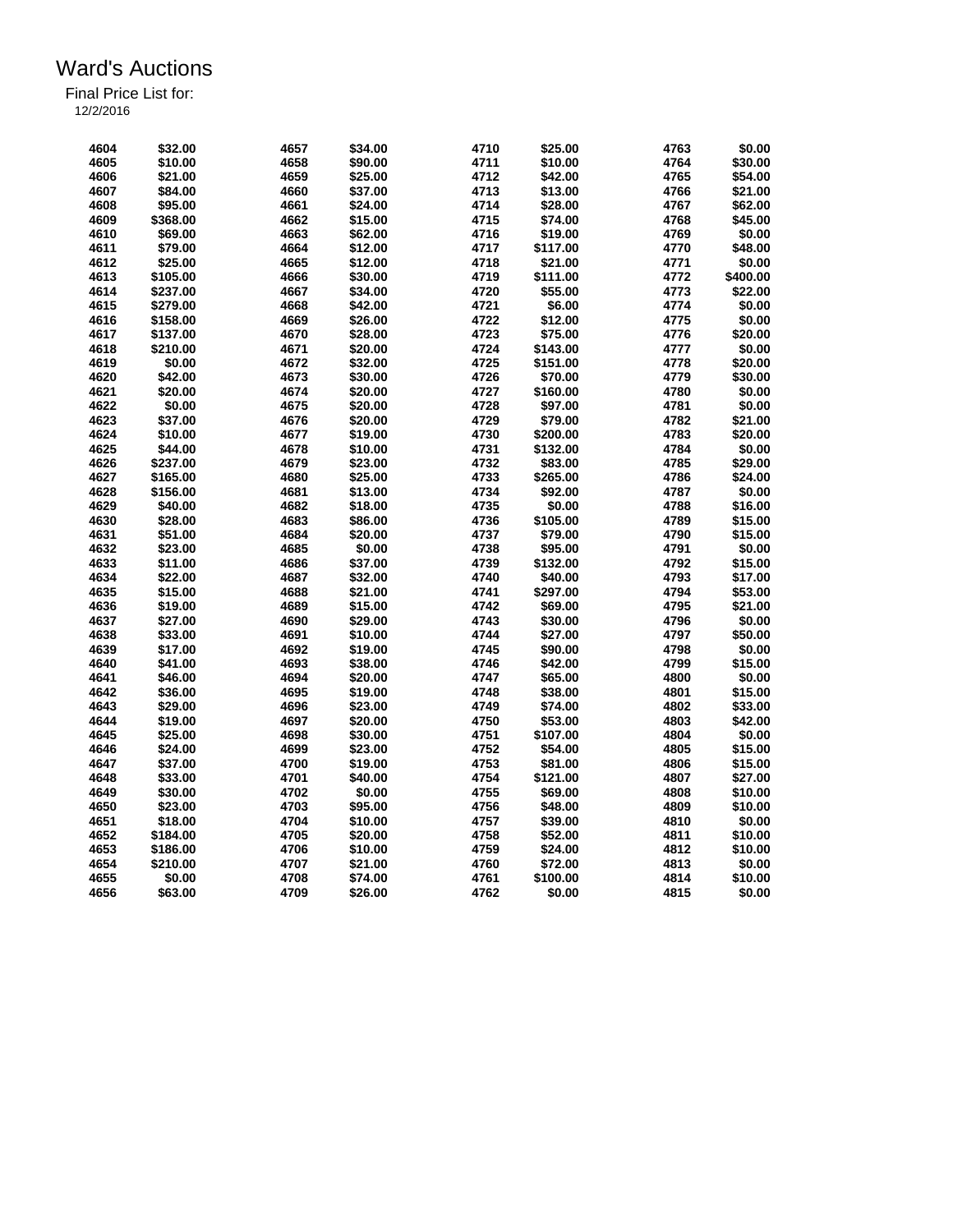| 4816 | \$0.00   | 4869 | \$0.00  | 4922 | \$10.00  | 4975 | \$15.00  |
|------|----------|------|---------|------|----------|------|----------|
| 4817 |          |      |         | 4923 |          |      |          |
|      | \$19.00  | 4870 | \$0.00  |      | \$35.00  | 4976 | \$58.00  |
| 4818 | \$27.00  | 4871 | \$0.00  | 4924 | \$17.00  | 4977 | \$0.00   |
| 4819 | \$10.00  | 4872 | \$30.00 | 4925 | \$26.00  | 4978 | \$20.00  |
| 4820 | \$17.00  | 4873 | \$29.00 | 4926 | \$32.00  | 4979 | \$28.00  |
| 4821 | \$0.00   | 4874 | \$21.00 | 4927 | \$32.00  | 4980 | \$10.00  |
| 4822 | \$16.00  | 4875 | \$39.00 | 4928 | \$24.00  | 4981 | \$15.00  |
| 4823 | \$0.00   | 4876 | \$15.00 | 4929 | \$10.00  | 4982 | \$0.00   |
| 4824 | \$10.00  | 4877 | \$31.00 | 4930 | \$79.00  | 4983 | \$17.00  |
| 4825 | \$10.00  | 4878 | \$35.00 | 4931 | \$10.00  | 4984 | \$117.00 |
| 4826 | \$0.00   | 4879 | \$15.00 | 4932 | \$27.00  | 4985 | \$16.00  |
| 4827 | \$0.00   | 4880 | \$10.00 | 4933 | \$21.00  | 4986 | \$11.00  |
| 4828 | \$10.00  | 4881 | \$38.00 | 4934 | \$32.00  | 4987 | \$11.00  |
| 4829 | \$10.00  | 4882 | \$10.00 | 4935 | \$18.00  | 4988 | \$114.00 |
| 4830 | \$10.00  | 4883 | \$16.00 | 4936 | \$0.00   | 4989 | \$74.00  |
| 4831 | \$10.00  | 4884 | \$25.00 | 4937 | \$34.00  | 4990 | \$10.00  |
| 4832 | \$126.00 | 4885 | \$0.00  | 4938 | \$18.00  | 4991 | \$12.00  |
| 4833 | \$35.00  | 4886 | \$11.00 | 4939 | \$27.00  | 4992 | \$105.00 |
| 4834 | \$80.00  | 4887 | \$10.00 | 4940 | \$34.00  | 4993 | \$0.00   |
| 4835 | \$71.00  | 4888 | \$53.00 | 4941 | \$0.00   | 4994 | \$32.00  |
| 4836 | \$58.00  | 4889 | \$10.00 | 4942 | \$33.00  | 4995 | \$15.00  |
| 4837 | \$0.00   | 4890 |         | 4943 | \$16.00  | 4996 | \$21.00  |
| 4838 |          |      | \$36.00 |      |          | 4997 |          |
|      | \$0.00   | 4891 | \$21.00 | 4944 | \$0.00   |      | \$15.00  |
| 4839 | \$0.00   | 4892 | \$24.00 | 4945 | \$15.00  | 4998 | \$40.00  |
| 4840 | \$35.00  | 4893 | \$0.00  | 4946 | \$19.00  | 4999 | \$0.00   |
| 4841 | \$20.00  | 4894 | \$33.00 | 4947 | \$58.00  | 5010 | \$528.00 |
| 4842 | \$20.00  | 4895 | \$36.00 | 4948 | \$35.00  | 5011 | \$76.00  |
| 4843 | \$0.00   | 4896 | \$10.00 | 4949 | \$38.00  | 5012 | \$24.00  |
| 4844 | \$20.00  | 4897 | \$14.00 | 4950 | \$0.00   | 5013 | \$12.00  |
| 4845 | \$35.00  | 4898 | \$12.00 | 4951 | \$0.00   | 5014 | \$40.00  |
| 4846 | \$31.00  | 4899 | \$33.00 | 4952 | \$12.00  | 5015 | \$23.00  |
| 4847 | \$25.00  | 4900 | \$13.00 | 4953 | \$15.00  | 5016 | \$13.00  |
| 4848 | \$15.00  | 4901 | \$38.00 | 4954 | \$10.00  | 5017 | \$16.00  |
| 4849 | \$24.00  | 4902 | \$20.00 | 4955 | \$0.00   | 5018 | \$20.00  |
| 4850 | \$15.00  | 4903 | \$10.00 | 4956 | \$0.00   | 5019 | \$34.00  |
| 4851 | \$15.00  | 4904 | \$45.00 | 4957 | \$164.00 | 5020 | \$63.00  |
| 4852 | \$47.00  | 4905 | \$36.00 | 4958 | \$0.00   | 5021 | \$12.00  |
| 4853 | \$15.00  | 4906 | \$30.00 | 4959 | \$42.00  | 5022 | \$13.00  |
| 4854 | \$0.00   | 4907 | \$15.00 | 4960 | \$27.00  | 5023 | \$5.00   |
| 4855 | \$19.00  | 4908 | \$15.00 | 4961 | \$0.00   | 5024 | \$0.00   |
| 4856 | \$0.00   | 4909 | \$15.00 | 4962 | \$35.00  | 5025 | \$13.00  |
| 4857 | \$0.00   | 4910 | \$27.00 | 4963 | \$33.00  | 5026 | \$4.00   |
| 4858 | \$15.00  | 4911 | \$18.00 | 4964 | \$10.00  | 5027 | \$16.00  |
| 4859 | \$0.00   | 4912 | \$13.00 | 4965 | \$0.00   | 5028 | \$13.00  |
|      |          |      |         |      |          |      |          |
| 4860 | \$15.00  | 4913 | \$10.00 | 4966 | \$19.00  | 5029 | \$12.00  |
| 4861 | \$0.00   | 4914 | \$16.00 | 4967 | \$0.00   | 5030 | \$37.00  |
| 4862 | \$0.00   | 4915 | \$10.00 | 4968 | \$0.00   | 5031 | \$12.00  |
| 4863 | \$10.00  | 4916 | \$61.00 | 4969 | \$16.00  | 5032 | \$5.00   |
| 4864 | \$26.00  | 4917 | \$12.00 | 4970 | \$10.00  | 5033 | \$6.00   |
| 4865 | \$23.00  | 4918 | \$26.00 | 4971 | \$10.00  | 5034 | \$16.00  |
| 4866 | \$200.00 | 4919 | \$10.00 | 4972 | \$0.00   | 5035 | \$16.00  |
| 4867 | \$0.00   | 4920 | \$0.00  | 4973 | \$16.00  | 5036 | \$4.00   |
| 4868 | \$16.00  | 4921 | \$28.00 | 4974 | \$88.00  | 5037 | \$7.00   |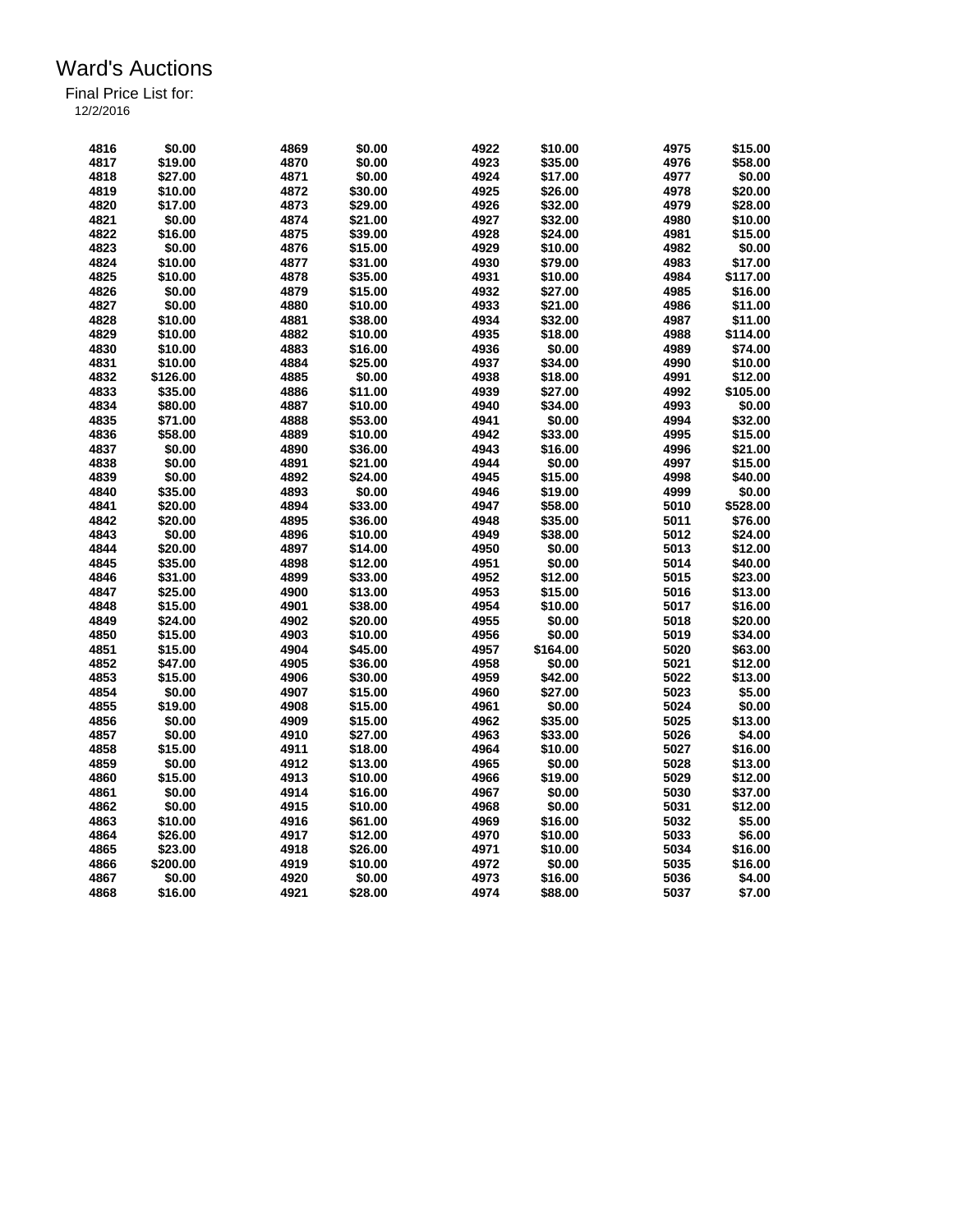| 5038 | \$8.00   | 5091 | \$16.00  | 6026 | \$331.00 | 6079 | \$420.00 |
|------|----------|------|----------|------|----------|------|----------|
| 5039 | \$5.00   | 5092 | \$0.00   | 6027 | \$63.00  | 6080 | \$158.00 |
| 5040 | \$11.00  | 5093 | \$2.00   | 6028 | \$70.00  | 6081 | \$525.00 |
| 5041 | \$11.00  | 5094 | \$36.00  | 6029 | \$91.00  | 6082 | \$20.00  |
| 5042 | \$3.00   | 5095 | \$116.00 | 6030 | \$35.00  | 6083 | \$33.00  |
| 5043 | \$18.00  | 5096 |          | 6031 |          | 6084 | \$0.00   |
|      |          |      | \$12.00  |      | \$90.00  |      |          |
| 5044 | \$11.00  | 5097 | \$6.00   | 6032 | \$53.00  | 6085 | \$20.00  |
| 5045 | \$4.00   | 5098 | \$10.00  | 6033 | \$194.00 | 6086 | \$100.00 |
| 5046 | \$11.00  | 5099 | \$15.00  | 6034 | \$150.00 | 6087 | \$32.00  |
| 5047 | \$26.00  | 5100 | \$14.00  | 6035 | \$315.00 | 6088 | \$263.00 |
| 5048 | \$6.00   | 5101 | \$8.00   | 6036 | \$100.00 | 6089 | \$30.00  |
| 5049 | \$4.00   | 5102 | \$10.00  | 6037 | \$194.00 | 6090 | \$105.00 |
| 5050 | \$6.00   | 5103 | \$5.00   | 6038 | \$371.00 | 6091 | \$42.00  |
| 5051 | \$13.00  | 5104 | \$11.00  | 6039 | \$100.00 | 6092 | \$23.00  |
| 5052 | \$3.00   | 5105 | \$7.00   | 6040 | \$25.00  | 6093 | \$63.00  |
| 5053 | \$3.00   | 5106 | \$9.00   | 6041 | \$28.00  | 6094 | \$175.00 |
| 5054 | \$21.00  | 5107 | \$7.00   | 6042 | \$150.00 | 6095 | \$95.00  |
| 5055 | \$7.00   | 5108 | \$16.00  | 6043 | \$62.00  | 6096 | \$260.00 |
| 5056 | \$0.00   | 5109 | \$9.00   | 6044 | \$95.00  | 6097 | \$32.00  |
| 5057 | \$0.00   | 5110 | \$11.00  | 6045 | \$90.00  | 6098 | \$116.00 |
| 5058 | \$8.00   | 5111 | \$32.00  | 6046 | \$42.00  | 6099 | \$50.00  |
| 5059 | \$10.00  | 5112 | \$6.00   | 6047 | \$105.00 | 6100 | \$268.00 |
| 5060 | \$5.00   | 5113 | \$57.00  | 6048 | \$169.00 | 6101 | \$80.00  |
| 5061 | \$21.00  | 5114 | \$41.00  | 6049 | \$30.00  | 6102 | \$30.00  |
| 5062 | \$15.00  | 5115 | \$16.00  | 6050 | \$26.00  | 6103 | \$62.00  |
| 5063 | \$6.00   | 5116 | \$6.00   | 6051 | \$37.00  | 6104 | \$135.00 |
| 5064 | \$5.00   | 5117 | \$27.00  | 6052 | \$105.00 | 6105 | \$175.00 |
|      |          | 5118 |          | 6053 |          |      |          |
| 5065 | \$5.00   |      | \$10.00  |      | \$50.00  | 6106 | \$20.00  |
| 5066 | \$15.00  | 5119 | \$10.00  | 6054 | \$0.00   | 6107 | \$59.00  |
| 5067 | \$0.00   | 5120 | \$16.00  | 6055 | \$420.00 | 6108 | \$0.00   |
| 5068 | \$11.00  | 5121 | \$5.00   | 6056 | \$458.00 | 6109 | \$21.00  |
| 5069 | \$2.00   | 5122 | \$5.00   | 6057 | \$342.00 | 6110 | \$15.00  |
| 5070 | \$15.00  | 5123 | \$37.00  | 6058 | \$200.00 | 6111 | \$2.00   |
| 5071 | \$2.00   | 5124 | \$6.00   | 6059 | \$74.00  | 6112 | \$19.00  |
| 5072 | \$2.00   | 5125 | \$35.00  | 6060 | \$216.00 | 6113 | \$58.00  |
| 5073 | \$4.00   | 5126 | \$32.00  | 6061 | \$35.00  | 6114 | \$68.00  |
| 5074 | \$12.00  | 5127 | \$146.00 | 6062 | \$116.00 | 6115 | \$99.00  |
| 5075 | \$69.00  | 6010 | \$657.00 | 6063 | \$189.00 | 6116 | \$98.00  |
| 5076 | \$35.00  | 6011 | \$422.00 | 6064 | \$559.00 | 6117 | \$30.00  |
| 5077 | \$48.00  | 6012 | \$59.00  | 6065 | \$187.00 | 6118 | \$44.00  |
| 5078 | \$58.00  | 6013 | \$99.00  | 6066 | \$147.00 | 6119 | \$90.00  |
| 5079 | \$3.00   | 6014 | \$184.00 | 6067 | \$229.00 | 6120 | \$48.00  |
| 5080 | \$0.00   | 6015 | \$55.00  | 6068 | \$368.00 | 6121 | \$23.00  |
| 5081 | \$4.00   | 6016 | \$75.00  | 6069 | \$630.00 | 6122 | \$21.00  |
| 5082 | \$3.00   | 6017 | \$59.00  | 6070 | \$65.00  | 6123 | \$16.00  |
| 5083 | \$9.00   | 6018 | \$27.00  | 6071 | \$242.00 | 6124 | \$40.00  |
| 5084 | \$3.00   | 6019 | \$39.00  | 6072 | \$46.00  | 6125 | \$75.00  |
| 5085 | \$4.00   | 6020 | \$34.00  | 6073 | \$37.00  | 6126 | \$10.00  |
| 5086 | \$48.00  | 6021 | \$51.00  | 6074 | \$48.00  | 6127 | \$8.00   |
| 5087 | \$210.00 | 6022 | \$44.00  | 6075 | \$260.00 | 6128 | \$29.00  |
| 5088 | \$15.00  | 6023 | \$20.00  | 6076 | \$30.00  | 6129 | \$8.00   |
|      |          |      |          |      |          |      |          |
| 5089 | \$30.00  | 6024 | \$342.00 | 6077 | \$163.00 | 6130 | \$7.00   |
| 5090 | \$58.00  | 6025 | \$32.00  | 6078 | \$158.00 | 6131 | \$12.00  |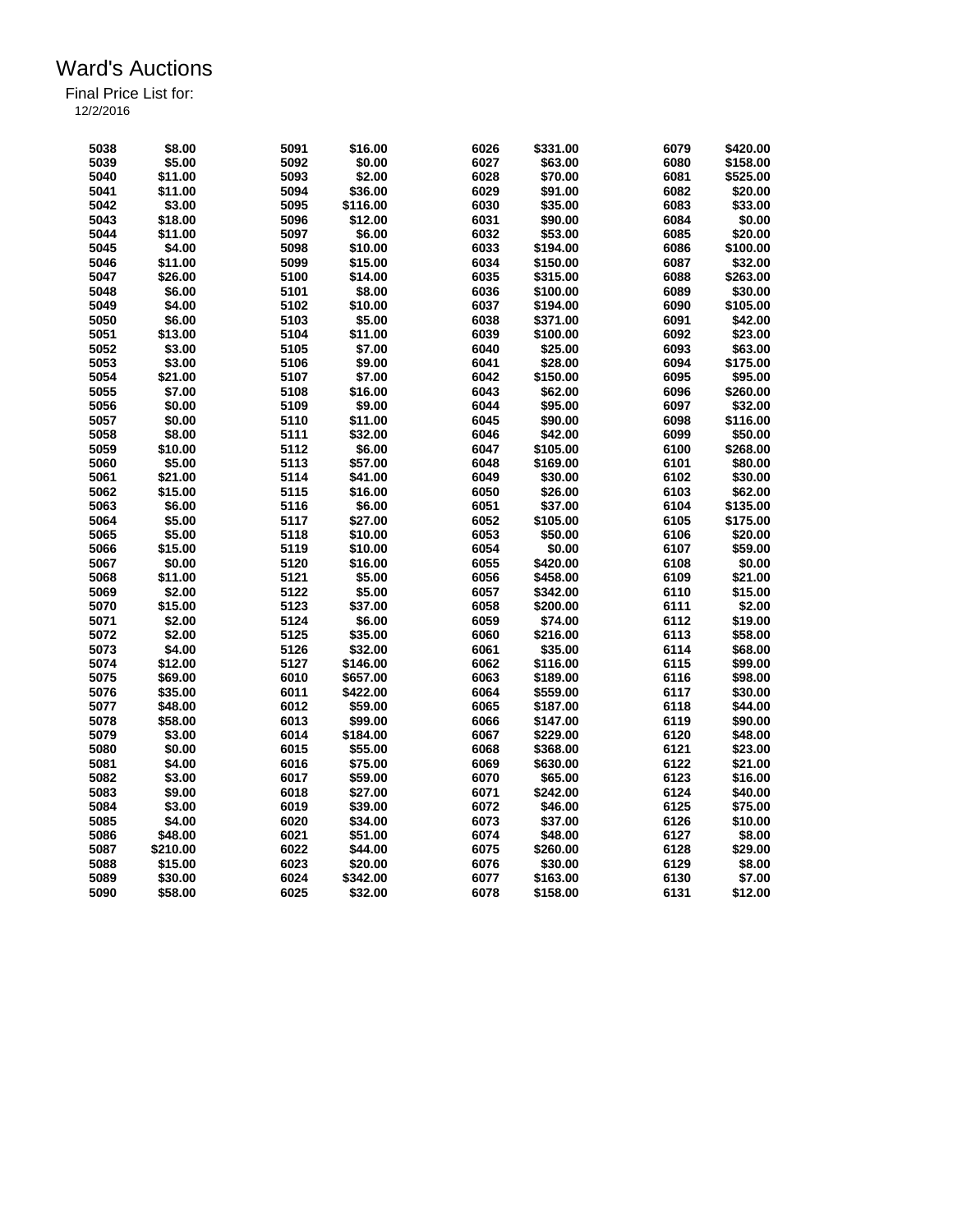| 6132 | \$13.00            | 6185 | \$46.00  | 7050 | \$30.00          | 7103         | \$24.00 |
|------|--------------------|------|----------|------|------------------|--------------|---------|
| 6133 | \$6.00             | 6186 | \$4.00   | 7051 | \$53.00          | 7104         | \$0.00  |
| 6134 | \$184.00           | 6187 | \$5.00   | 7052 | \$17.00          | 7105         | \$4.00  |
| 6135 | \$29.00            | 6188 | \$25.00  | 7053 | \$0.00           | 7106         | \$0.00  |
| 6136 | \$38.00            | 6189 | \$5.00   | 7054 | \$24.00          | 7107         | \$20.00 |
| 6137 | \$125.00           | 6190 | \$11.00  | 7055 | \$0.00           | 7108         | \$10.00 |
| 6138 | \$35.00            | 6191 | \$12.00  | 7056 | \$9.00           | 7109         | \$11.00 |
| 6139 |                    | 6192 | \$17.00  | 7057 |                  |              | \$3.00  |
|      | \$13.00<br>\$65.00 | 6193 |          | 7058 | \$37.00          | 7110<br>7111 | \$20.00 |
| 6140 |                    |      | \$19.00  | 7059 | \$21.00          | 7112         | \$5.00  |
| 6141 | \$60.00            | 6194 | \$12.00  |      | \$0.00           |              |         |
| 6142 | \$48.00            | 6195 | \$21.00  | 7060 | \$8.00           | 7113         | \$58.00 |
| 6143 | \$32.00            | 6196 | \$10.00  | 7061 | \$10.00          | 7114         | \$9.00  |
| 6144 | \$91.00            | 6197 | \$7.00   | 7062 | \$57.00          | 7115         | \$20.00 |
| 6145 | \$26.00            | 7010 | \$48.00  | 7063 | \$12.00          | 7116         | \$44.00 |
| 6146 | \$27.00            | 7011 | \$285.00 | 7064 | \$32.00          | 7117         | \$16.00 |
| 6147 | \$111.00           | 7012 | \$100.00 | 7065 | \$0.00           | 7118         | \$3.00  |
| 6148 | \$21.00            | 7013 | \$126.00 | 7066 | \$50.00          | 7119         | \$0.00  |
| 6149 | \$60.00            | 7014 | \$6.00   | 7067 | \$84.00          | 7120         | \$24.00 |
| 6150 | \$27.00            | 7015 | \$226.00 | 7068 | \$0.00           | 7121         | \$51.00 |
| 6151 | \$19.00            | 7016 | \$32.00  | 7069 | \$8.00           | 7122         | \$32.00 |
| 6152 | \$11.00            | 7017 | \$45.00  | 7070 | \$16.00          | 7123         | \$0.00  |
| 6153 | \$11.00            | 7018 | \$184.00 | 7071 | \$55.00          | 7124         | \$41.00 |
| 6154 | \$14.00            | 7019 | \$39.00  | 7072 | \$210.00         | 7125         | \$20.00 |
| 6155 | \$18.00            | 7020 | \$5.00   | 7073 | \$0.00           | 7126         | \$0.00  |
| 6156 | \$11.00            | 7021 | \$46.00  | 7074 | \$29.00          | 7127         | \$19.00 |
| 6157 | \$7.00             | 7022 | \$58.00  | 7075 | \$9.00           | 7128         | \$24.00 |
| 6158 | \$25.00            | 7023 | \$20.00  | 7076 | \$15.00          | 7129         | \$11.00 |
| 6159 | \$14.00            | 7024 | \$74.00  | 7077 | \$63.00          | 7130         | \$0.00  |
| 6160 | \$0.00             | 7025 | \$55.00  | 7078 | \$20.00          | 7131         | \$11.00 |
| 6161 | \$5.00             | 7026 | \$47.00  | 7079 | \$38.00          | 7132         | \$37.00 |
| 6162 | \$5.00             | 7027 | \$27.00  | 7080 | \$27.00          | 7133         | \$0.00  |
|      |                    | 7028 |          | 7081 |                  | 7134         |         |
| 6163 | \$15.00            | 7029 | \$33.00  | 7082 | \$0.00<br>\$0.00 | 7135         | \$25.00 |
| 6164 | \$11.00            |      | \$37.00  |      |                  |              | \$17.00 |
| 6165 | \$9.00             | 7030 | \$65.00  | 7083 | \$0.00           | 7136         | \$45.00 |
| 6166 | \$7.00             | 7031 | \$268.00 | 7084 | \$3.00           | 7137         | \$3.00  |
| 6167 | \$25.00            | 7032 | \$16.00  | 7085 | \$30.00          | 7138         | \$15.00 |
| 6168 | \$20.00            | 7033 | \$583.00 | 7086 | \$12.00          | 7139         | \$9.00  |
| 6169 | \$12.00            | 7034 | \$26.00  | 7087 | \$15.00          | 7140         | \$79.00 |
| 6170 | \$10.00            | 7035 | \$75.00  | 7088 | \$18.00          | 7141         | \$0.00  |
| 6171 | \$10.00            | 7036 | \$15.00  | 7089 | \$23.00          | 7142         | \$0.00  |
| 6172 | \$37.00            | 7037 | \$90.00  | 7090 | \$11.00          | 7143         | \$15.00 |
| 6173 | \$5.00             | 7038 | \$263.00 | 7091 | \$20.00          | 7144         | \$4.00  |
| 6174 | \$5.00             | 7039 | \$0.00   | 7092 | \$29.00          | 7145         | \$0.00  |
| 6175 | \$33.00            | 7040 | \$26.00  | 7093 | \$53.00          | 7146         | \$33.00 |
| 6176 | \$9.00             | 7041 | \$49.00  | 7094 | \$17.00          | 7147         | \$0.00  |
| 6177 | \$25.00            | 7042 | \$57.00  | 7095 | \$58.00          | 7148         | \$4.00  |
| 6178 | \$11.00            | 7043 | \$27.00  | 7096 | \$0.00           | 7149         | \$0.00  |
| 6179 | \$16.00            | 7044 | \$67.00  | 7097 | \$13.00          | 7150         | \$29.00 |
| 6180 | \$27.00            | 7045 | \$75.00  | 7098 | \$8.00           | 7151         | \$6.00  |
| 6181 | \$27.00            | 7046 | \$32.00  | 7099 | \$0.00           | 7152         | \$12.00 |
| 6182 | \$14.00            | 7047 | \$30.00  | 7100 | \$0.00           | 7153         | \$6.00  |
| 6183 | \$32.00            | 7048 | \$32.00  | 7101 | \$6.00           | 7154         | \$48.00 |
| 6184 | \$14.00            | 7049 | \$34.00  | 7102 | \$50.00          | 7155         | \$79.00 |
|      |                    |      |          |      |                  |              |         |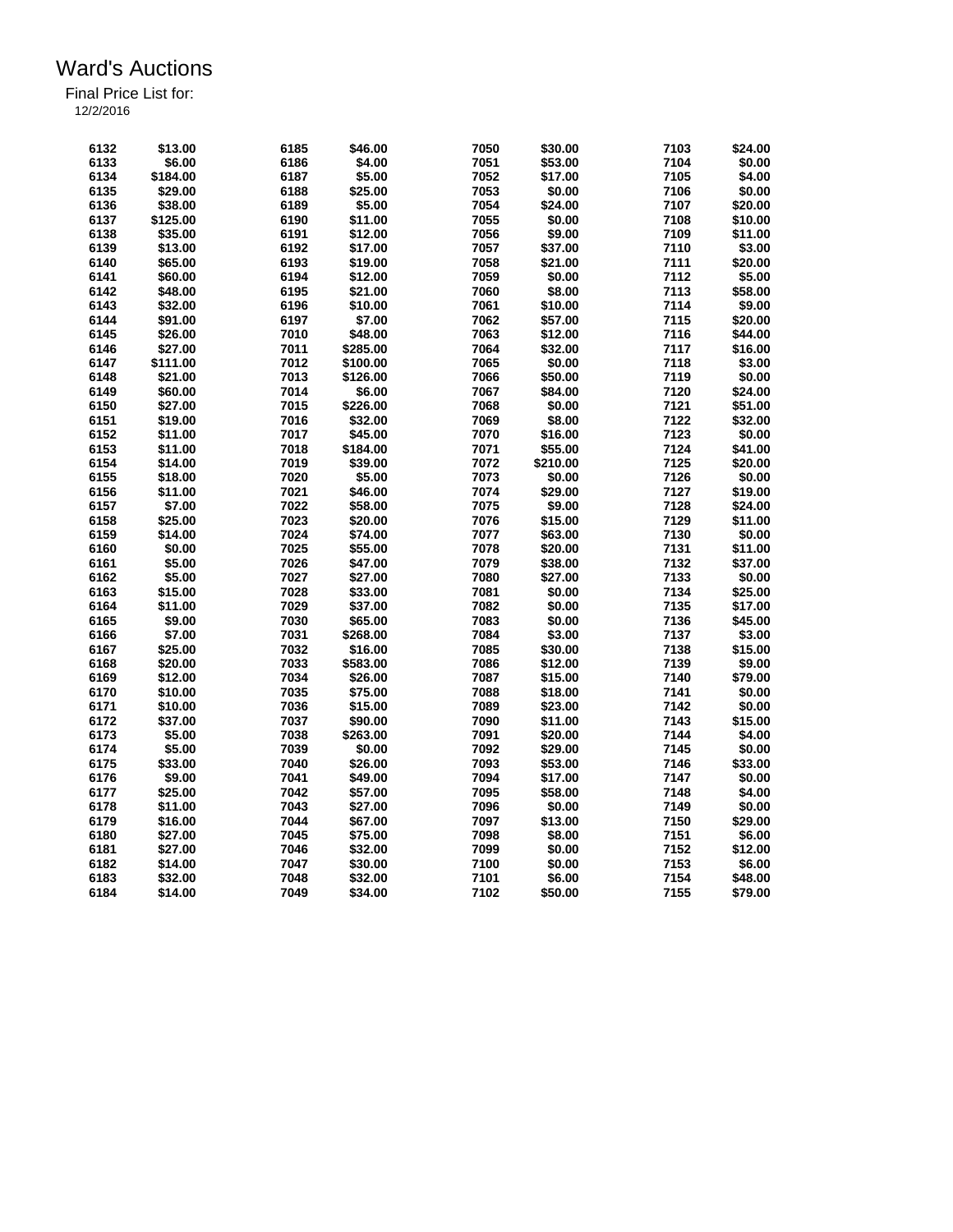| 7156 | \$0.00   | 7209 | \$6.00   | 7262 | \$3.00   | 7315 | \$0.00   |
|------|----------|------|----------|------|----------|------|----------|
| 7157 | \$4.00   | 7210 | \$0.00   | 7263 | \$92.00  | 7316 | \$4.00   |
| 7158 | \$15.00  | 7211 | \$0.00   | 7264 | \$0.00   | 7317 | \$105.00 |
| 7159 | \$0.00   | 7212 | \$24.00  | 7265 | \$3.00   | 7318 | \$27.00  |
| 7160 | \$0.00   | 7213 | \$0.00   | 7266 | \$184.00 | 7319 | \$107.00 |
| 7161 | \$0.00   | 7214 | \$6.00   | 7267 | \$74.00  | 7320 | \$3.00   |
| 7162 | \$52.00  | 7215 | \$3.00   | 7268 | \$0.00   | 7321 | \$10.00  |
| 7163 | \$6.00   | 7216 | \$42.00  | 7269 | \$4.00   | 7322 | \$16.00  |
| 7164 | \$168.00 | 7217 | \$16.00  | 7270 | \$17.00  | 7323 | \$70.00  |
| 7165 | \$21.00  | 7218 | \$0.00   | 7271 | \$6.00   | 7324 | \$32.00  |
| 7166 | \$10.00  | 7219 | \$0.00   | 7272 | \$4.00   | 7325 | \$6.00   |
| 7167 | \$59.00  | 7220 | \$0.00   | 7273 | \$15.00  | 7326 | \$0.00   |
| 7168 | \$7.00   | 7221 | \$61.00  | 7274 | \$10.00  | 7327 | \$0.00   |
| 7169 | \$21.00  | 7222 | \$13.00  | 7275 | \$13.00  | 7328 | \$18.00  |
| 7170 | \$0.00   | 7223 | \$10.00  | 7276 | \$14.00  | 7329 | \$0.00   |
| 7171 | \$58.00  | 7224 | \$5.00   | 7277 | \$3.00   | 7330 | \$18.00  |
| 7172 | \$0.00   | 7225 | \$10.00  | 7278 | \$3.00   | 7331 | \$20.00  |
| 7173 | \$92.00  | 7226 | \$27.00  | 7279 | \$6.00   | 7332 | \$25.00  |
| 7174 | \$0.00   | 7227 | \$35.00  | 7280 | \$8.00   | 7333 | \$0.00   |
| 7175 | \$0.00   | 7228 | \$45.00  | 7281 | \$8.00   | 7334 | \$83.00  |
| 7176 | \$12.00  | 7229 | \$10.00  | 7282 | \$0.00   | 7335 | \$25.00  |
| 7177 | \$0.00   | 7230 | \$69.00  | 7283 | \$0.00   | 7336 | \$8.00   |
| 7178 | \$10.00  | 7231 | \$30.00  | 7284 | \$0.00   | 7337 | \$4.00   |
| 7179 | \$40.00  | 7232 | \$79.00  | 7285 | \$95.00  | 7338 | \$0.00   |
| 7180 | \$0.00   | 7233 | \$0.00   | 7286 | \$13.00  | 7339 | \$0.00   |
| 7181 | \$21.00  | 7234 | \$4.00   | 7287 | \$27.00  | 7340 | \$0.00   |
| 7182 | \$0.00   | 7235 | \$85.00  | 7288 | \$4.00   | 7341 | \$20.00  |
| 7183 | \$23.00  | 7236 | \$0.00   | 7289 | \$0.00   | 7342 | \$6.00   |
| 7184 | \$0.00   | 7237 | \$15.00  | 7290 | \$8.00   | 7343 | \$6.00   |
| 7185 | \$6.00   | 7238 | \$21.00  | 7291 | \$0.00   | 7344 | \$0.00   |
| 7186 | \$44.00  | 7239 | \$79.00  | 7292 | \$1.00   | 7345 | \$11.00  |
| 7187 | \$117.00 | 7240 | \$0.00   | 7293 | \$6.00   | 7346 | \$21.00  |
| 7188 | \$16.00  | 7241 | \$27.00  | 7294 | \$0.00   | 7347 | \$0.00   |
| 7189 | \$10.00  | 7242 | \$9.00   | 7295 | \$6.00   | 7348 | \$50.00  |
| 7190 | \$3.00   | 7243 | \$0.00   | 7296 | \$0.00   | 7349 | \$0.00   |
| 7191 | \$11.00  | 7244 | \$10.00  | 7297 | \$6.00   | 7350 | \$25.00  |
| 7192 | \$18.00  | 7245 | \$0.00   | 7298 | \$0.00   | 7351 | \$35.00  |
| 7193 | \$13.00  | 7246 | \$39.00  | 7299 | \$8.00   | 7352 | \$8.00   |
| 7194 | \$15.00  | 7247 | \$83.00  | 7300 | \$0.00   | 7353 | \$17.00  |
| 7195 | \$30.00  | 7248 | \$0.00   | 7301 | \$2.00   | 7354 | \$53.00  |
| 7196 | \$21.00  | 7249 | \$21.00  | 7302 | \$15.00  | 7355 | \$10.00  |
| 7197 | \$35.00  | 7250 | \$0.00   | 7303 | \$0.00   | 7356 | \$63.00  |
| 7198 | \$4.00   | 7251 | \$8.00   | 7304 | \$4.00   | 7357 | \$10.00  |
| 7199 |          |      | \$6.00   |      | \$27.00  | 7358 | \$2.00   |
|      | \$2.00   | 7252 |          | 7305 |          |      |          |
| 7200 | \$10.00  | 7253 | \$144.00 | 7306 | \$0.00   | 7359 | \$0.00   |
| 7201 | \$11.00  | 7254 | \$0.00   | 7307 | \$12.00  | 7360 | \$21.00  |
| 7202 | \$4.00   | 7255 | \$5.00   | 7308 | \$16.00  | 7361 | \$13.00  |
| 7203 | \$23.00  | 7256 | \$21.00  | 7309 | \$8.00   | 7362 | \$5.00   |
| 7204 | \$23.00  | 7257 | \$24.00  | 7310 | \$25.00  | 7363 | \$0.00   |
| 7205 | \$0.00   | 7258 | \$2.00   | 7311 | \$4.00   | 7364 | \$10.00  |
| 7206 | \$0.00   | 7259 | \$0.00   | 7312 | \$0.00   | 7365 | \$0.00   |
| 7207 | \$21.00  | 7260 | \$42.00  | 7313 | \$0.00   | 7366 | \$8.00   |
| 7208 | \$3.00   | 7261 | \$4.00   | 7314 | \$0.00   | 7367 | \$20.00  |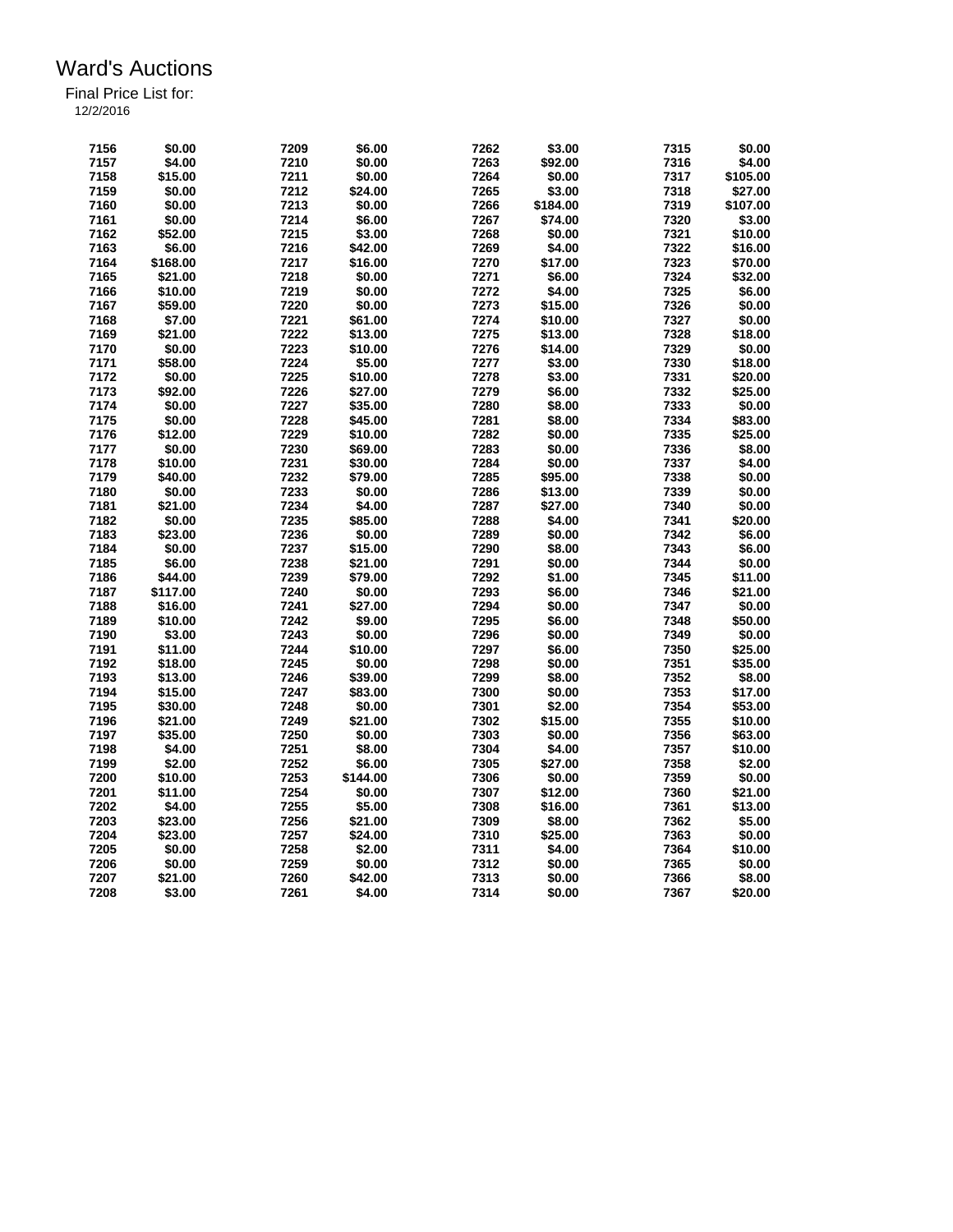| 7368 | \$3.00     | 8029 | \$1,764.00 | 8082 | \$35.00  | 8135 | \$5.00   |
|------|------------|------|------------|------|----------|------|----------|
| 7369 | \$0.00     | 8030 | \$63.00    | 8083 | \$49.00  | 8136 | \$27.00  |
| 7370 | \$3.00     | 8031 | \$1,853.00 | 8084 | \$25.00  | 8137 | \$42.00  |
| 7371 | \$28.00    | 8032 | \$504.00   | 8085 | \$34.00  | 8138 | \$42.00  |
| 7372 | \$6.00     | 8033 | \$662.00   | 8086 | \$52.00  | 8139 | \$0.00   |
| 7373 | \$0.00     | 8034 | \$400.00   | 8087 | \$21.00  | 8140 | \$5.00   |
| 7374 | \$39.00    | 8035 | \$714.00   | 8088 | \$35.00  | 8141 | \$11.00  |
| 7375 | \$37.00    | 8036 | \$1,633.00 | 8089 | \$69.00  | 8142 | \$11.00  |
| 7376 | \$63.00    | 8037 | \$893.00   | 8090 | \$16.00  | 8143 | \$58.00  |
| 7377 | \$36.00    | 8038 | \$531.00   | 8091 | \$65.00  | 8144 | \$65.00  |
| 7378 | \$38.00    | 8039 | \$646.00   | 8092 | \$26.00  | 8145 | \$21.00  |
| 7379 | \$29.00    | 8040 | \$683.00   | 8093 |          | 8146 | \$20.00  |
|      |            |      |            |      | \$5.00   |      |          |
| 7380 | \$11.00    | 8041 | \$666.00   | 8094 | \$12.00  | 8147 | \$21.00  |
| 7381 | \$5.00     | 8042 | \$0.00     | 8095 | \$6.00   | 8148 | \$21.00  |
| 7382 | \$0.00     | 8043 | \$210.00   | 8096 | \$45.00  | 8149 | \$21.00  |
| 7383 | \$0.00     | 8044 | \$420.00   | 8097 | \$21.00  | 8150 | \$21.00  |
| 7384 | \$8.00     | 8045 | \$420.00   | 8098 | \$10.00  | 8151 | \$21.00  |
| 7385 | \$12.00    | 8046 | \$42.00    | 8099 | \$5.00   | 8152 | \$21.00  |
| 7386 | \$0.00     | 8047 | \$96.00    | 8100 | \$210.00 | 8153 | \$44.00  |
| 7387 | \$74.00    | 8048 | \$294.00   | 8101 | \$132.00 | 8154 | \$0.00   |
| 7388 | \$5.00     | 8049 | \$35.00    | 8102 | \$79.00  | 8155 | \$0.00   |
| 7389 | \$5.00     | 8050 | \$53.00    | 8103 | \$15.00  | 8156 | \$7.00   |
| 7390 | \$21.00    | 8051 | \$0.00     | 8104 | \$10.00  | 8157 | \$8.00   |
| 7391 | \$0.00     | 8052 | \$119.00   | 8105 | \$0.00   | 8158 | \$15.00  |
| 7392 | \$31.00    | 8053 | \$31.00    | 8106 | \$5.00   | 9010 | \$117.00 |
| 7393 | \$53.00    | 8054 | \$34.00    | 8107 | \$0.00   | 9011 | \$269.00 |
| 7394 | \$25.00    | 8055 | \$350.00   | 8108 | \$0.00   | 9012 | \$42.00  |
| 7395 | \$69.00    | 8056 | \$145.00   | 8109 | \$10.00  | 9013 | \$79.00  |
| 7396 | \$9.00     | 8057 | \$840.00   | 8110 | \$0.00   | 9014 | \$186.00 |
| 7397 | \$14.00    | 8058 | \$55.00    | 8111 | \$21.00  | 9015 | \$53.00  |
| 7398 | \$5.00     | 8059 | \$606.00   | 8112 | \$5.00   | 9016 | \$40.00  |
| 7399 | \$11.00    | 8060 | \$25.00    | 8113 | \$5.00   | 9017 | \$167.00 |
| 7400 | \$16.00    | 8061 | \$42.00    | 8114 | \$28.00  | 9018 | \$125.00 |
| 7401 | \$12.00    | 8062 | \$250.00   | 8115 | \$37.00  | 9019 | \$40.00  |
| 8010 | \$2,665.00 | 8063 | \$131.00   | 8116 | \$0.00   | 9020 | \$21.00  |
| 8011 | \$1,284.00 | 8064 | \$81.00    | 8117 | \$14.00  | 9021 | \$35.00  |
| 8012 | \$2,783.00 | 8065 | \$83.00    | 8118 | \$27.00  | 9022 | \$33.00  |
| 8013 | \$900.00   | 8066 | \$32.00    | 8119 | \$10.00  | 9023 | \$27.00  |
|      |            |      |            |      |          | 9024 |          |
| 8014 | \$417.00   | 8067 | \$20.00    | 8120 | \$27.00  |      | \$35.00  |
| 8015 | \$731.00   | 8068 | \$10.00    | 8121 | \$5.00   | 9025 | \$221.00 |
| 8016 | \$289.00   | 8069 | \$210.00   | 8122 | \$5.00   | 9026 | \$58.00  |
| 8017 | \$840.00   | 8070 | \$20.00    | 8123 | \$9.00   | 9027 | \$23.00  |
| 8018 | \$620.00   | 8071 | \$63.00    | 8124 | \$0.00   | 9028 | \$32.00  |
| 8019 | \$62.00    | 8072 | \$12.00    | 8125 | \$32.00  | 9029 | \$9.00   |
| 8020 | \$58.00    | 8073 | \$30.00    | 8126 | \$20.00  | 9030 | \$33.00  |
| 8021 | \$50.00    | 8074 | \$59.00    | 8127 | \$30.00  | 9031 | \$75.00  |
| 8022 | \$44.00    | 8075 | \$11.00    | 8128 | \$313.00 | 9032 | \$41.00  |
| 8023 | \$16.00    | 8076 | \$45.00    | 8129 | \$1.00   | 9033 | \$15.00  |
| 8024 | \$1,824.00 | 8077 | \$40.00    | 8130 | \$18.00  | 9034 | \$16.00  |
| 8025 | \$3,150.00 | 8078 | \$16.00    | 8131 | \$5.00   | 9035 | \$525.00 |
| 8026 | \$1.050.00 | 8079 | \$15.00    | 8132 | \$4.00   | 9036 | \$5.00   |
| 8027 | \$1,838.00 | 8080 | \$15.00    | 8133 | \$0.00   | 9037 | \$0.00   |
| 8028 | \$850.00   | 8081 | \$52.00    | 8134 | \$5.00   | 9038 | \$196.00 |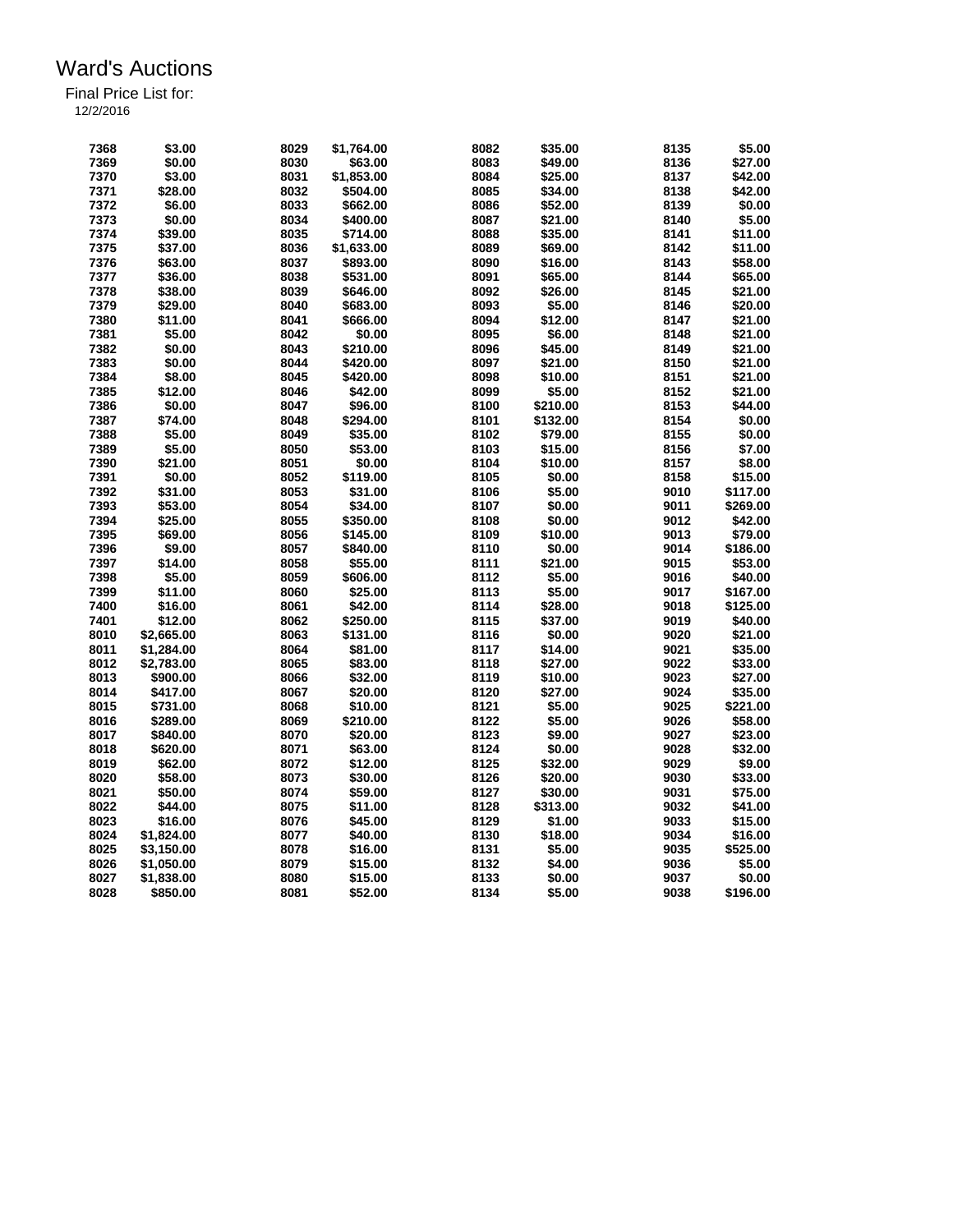| 9039 | \$0.00   | 9092         | \$0.00   | 9145         | \$5.00   | 9198         | \$47.00  |
|------|----------|--------------|----------|--------------|----------|--------------|----------|
| 9040 | \$0.00   | 9093         | \$50.00  | 9146         | \$0.00   | 9199         | \$11.00  |
| 9041 | \$0.00   | 9094         | \$128.00 | 9147         | \$0.00   | 9200         | \$20.00  |
| 9042 | \$5.00   | 9095         | \$25.00  | 9148         | \$9.00   | 9201         | \$167.00 |
| 9043 | \$0.00   | 9096         | \$53.00  | 9149         | \$19.00  | 9202         | \$69.00  |
| 9044 | \$11.00  | 9097         | \$30.00  | 9150         | \$16.00  | 9203         | \$100.00 |
| 9045 | \$5.00   | 9098         | \$60.00  | 9151         | \$20.00  | 9204         | \$111.00 |
| 9046 | \$12.00  | 9099         | \$40.00  | 9152         | \$21.00  | 9205         | \$107.00 |
| 9047 | \$24.00  | 9100         | \$31.00  | 9153         | \$6.00   | 9206         | \$72.00  |
| 9048 | \$24.00  | 9101         | \$16.00  | 9154         | \$6.00   | 9207         | \$47.00  |
| 9049 | \$90.00  | 9102         | \$13.00  | 9155         | \$7.00   | 9208         | \$5.00   |
| 9050 | \$126.00 | 9103         | \$21.00  | 9156         | \$5.00   | 9209         | \$11.00  |
| 9051 | \$5.00   | 9104         | \$27.00  | 9157         | \$5.00   | 9210         | \$5.00   |
| 9052 | \$5.00   | 9105         | \$44.00  | 9158         | \$7.00   | 9211         | \$6.00   |
| 9053 | \$17.00  | 9106         | \$10.00  | 9159         | \$9.00   | 9212         | \$8.00   |
| 9054 | \$10.00  | 9107         | \$15.00  | 9160         | \$7.00   | 9213         | \$14.00  |
| 9055 | \$42.00  | 9108         | \$58.00  | 9161         | \$8.00   | 9214         | \$32.00  |
| 9056 | \$0.00   | 9109         | \$10.00  | 9162         | \$6.00   | 9215         | \$37.00  |
| 9057 | \$21.00  |              | \$5.00   |              | \$5.00   |              | \$79.00  |
| 9058 |          | 9110<br>9111 |          | 9163<br>9164 | \$44.00  | 9216<br>9217 | \$25.00  |
|      | \$0.00   |              | \$32.00  |              |          |              |          |
| 9059 | \$5.00   | 9112         | \$18.00  | 9165         | \$0.00   | 9218         | \$21.00  |
| 9060 | \$5.00   | 9113         | \$18.00  | 9166         | \$17.00  | 9219         | \$63.00  |
| 9061 | \$65.00  | 9114         | \$12.00  | 9167         | \$12.00  | 9220         | \$0.00   |
| 9062 | \$65.00  | 9115         | \$21.00  | 9168         | \$5.00   | 9221         | \$0.00   |
| 9063 | \$55.00  | 9116         | \$21.00  | 9169         | \$6.00   | 9222         | \$0.00   |
| 9064 | \$65.00  | 9117         | \$5.00   | 9170         | \$12.00  | 9223         | \$14.00  |
| 9065 | \$65.00  | 9118         | \$11.00  | 9171         | \$6.00   | 9224         | \$6.00   |
| 9066 | \$48.00  | 9119         | \$6.00   | 9172         | \$30.00  | 9225         | \$23.00  |
| 9067 | \$10.00  | 9120         | \$17.00  | 9173         | \$41.00  | 9226         | \$11.00  |
| 9068 | \$4.00   | 9121         | \$23.00  | 9174         | \$27.00  | 9227         | \$53.00  |
| 9069 | \$3.00   | 9122         | \$60.00  | 9175         | \$6.00   | 9228         | \$53.00  |
| 9070 | \$5.00   | 9123         | \$28.00  | 9176         | \$23.00  | 9229         | \$35.00  |
| 9071 | \$21.00  | 9124         | \$69.00  | 9177         | \$23.00  | 9230         | \$74.00  |
| 9072 | \$3.00   | 9125         | \$16.00  | 9178         | \$5.00   | 9231         | \$56.00  |
| 9073 | \$5.00   | 9126         | \$6.00   | 9179         | \$17.00  | 9232         | \$50.00  |
| 9074 | \$7.00   | 9127         | \$12.00  | 9180         | \$8.00   | 9233         | \$93.00  |
| 9075 | \$5.00   | 9128         | \$0.00   | 9181         | \$25.00  | 9234         | \$84.00  |
| 9076 | \$12.00  | 9129         | \$24.00  | 9182         | \$25.00  | 9235         | \$16.00  |
| 9077 | \$6.00   | 9130         | \$32.00  | 9183         | \$10.00  | 9236         | \$13.00  |
| 9078 | \$5.00   | 9131         | \$31.00  | 9184         | \$28.00  | 9237         | \$19.00  |
| 9079 | \$3.00   | 9132         | \$32.00  | 9185         | \$21.00  | 9238         | \$0.00   |
| 9080 | \$5.00   | 9133         | \$20.00  | 9186         | \$17.00  | 9239         | \$7.00   |
| 9081 | \$3.00   | 9134         | \$0.00   | 9187         | \$11.00  | 9240         | \$100.00 |
| 9082 | \$7.00   | 9135         | \$10.00  | 9188         | \$19.00  | 9241         | \$0.00   |
| 9083 | \$6.00   | 9136         | \$0.00   | 9189         | \$75.00  | 9242         | \$100.00 |
| 9084 | \$5.00   | 9137         | \$10.00  | 9190         | \$5.00   | 9243         | \$132.00 |
| 9085 | \$12.00  | 9138         | \$27.00  | 9191         | \$14.00  | 9244         | \$100.00 |
| 9086 | \$7.00   | 9139         | \$5.00   | 9192         | \$5.00   | 9245         | \$6.00   |
| 9087 | \$210.00 | 9140         | \$0.00   | 9193         | \$8.00   | 9246         | \$27.00  |
| 9088 | \$90.00  | 9141         | \$0.00   | 9194         | \$3.00   | 9247         | \$10.00  |
| 9089 | \$44.00  | 9142         | \$16.00  | 9195         | \$8.00   | 9248         | \$27.00  |
| 9090 | \$75.00  | 9143         | \$8.00   | 9196         | \$21.00  | 9249         | \$14.00  |
| 9091 | \$100.00 | 9144         | \$63.00  | 9197         | \$116.00 | 9250         | \$34.00  |
|      |          |              |          |              |          |              |          |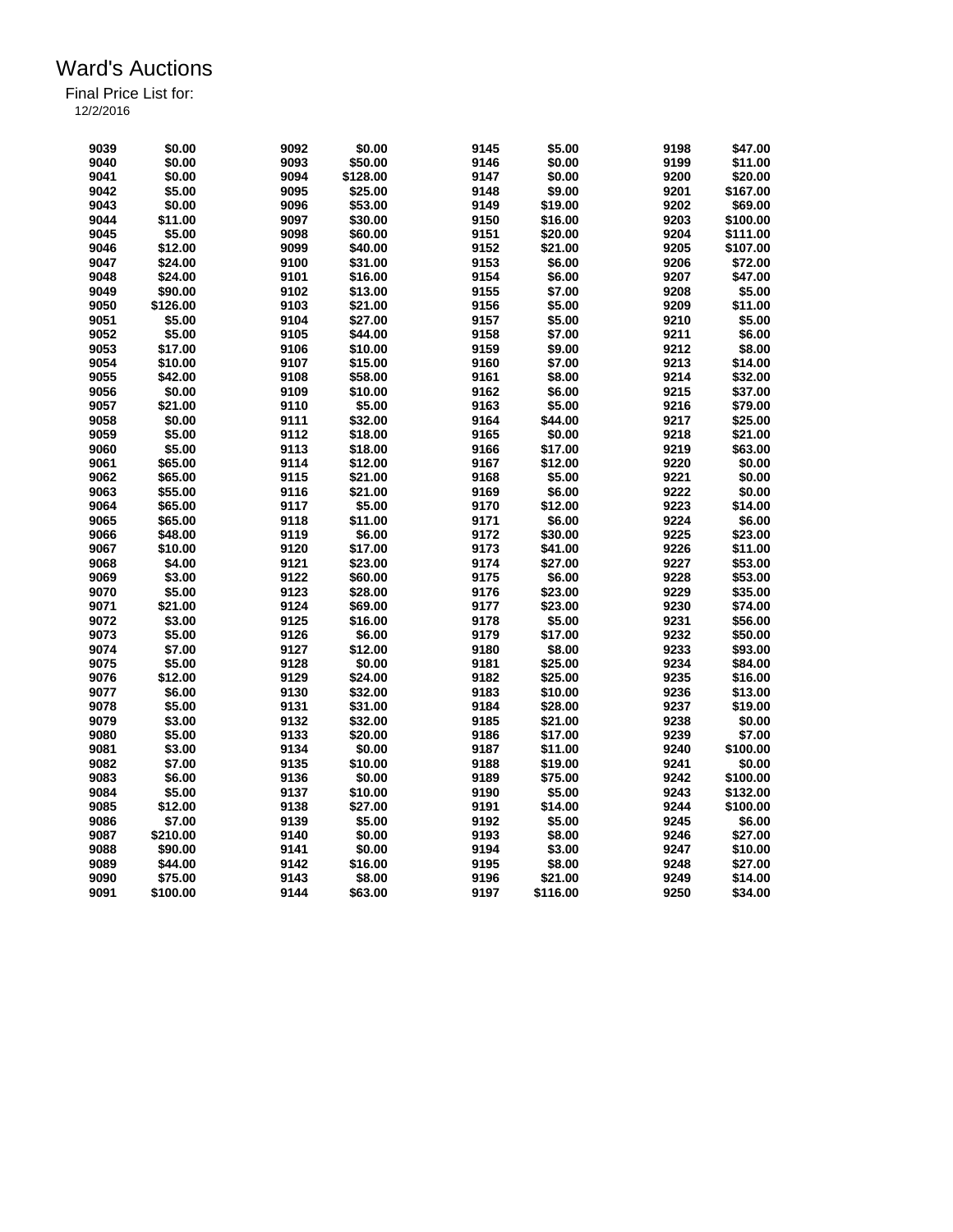| 9251 | \$7.00  | 9304 | \$15.00  | 9357 | \$9.00  | 9410 | \$42.00  |
|------|---------|------|----------|------|---------|------|----------|
| 9252 | \$10.00 | 9305 | \$13.00  | 9358 | \$23.00 | 9411 | \$5.00   |
| 9253 | \$27.00 | 9306 | \$16.00  | 9359 | \$31.00 | 9412 | \$20.00  |
| 9254 | \$5.00  | 9307 | \$27.00  | 9360 | \$5.00  | 9413 | \$42.00  |
| 9255 | \$5.00  | 9308 | \$63.00  | 9361 | \$37.00 | 9414 | \$26.00  |
| 9256 | \$2.00  | 9309 | \$18.00  | 9362 | \$46.00 | 9415 | \$83.00  |
| 9257 | \$3.00  | 9310 | \$18.00  | 9363 | \$11.00 | 9416 | \$133.00 |
| 9258 | \$14.00 | 9311 | \$18.00  | 9364 | \$11.00 | 9417 | \$126.00 |
| 9259 | \$13.00 | 9312 | \$90.00  | 9365 | \$11.00 | 9418 | \$84.00  |
| 9260 | \$13.00 | 9313 | \$44.00  | 9366 | \$35.00 | 9419 | \$83.00  |
| 9261 | \$9.00  | 9314 | \$846.00 | 9367 | \$14.00 | 9420 | \$0.00   |
| 9262 | \$45.00 | 9315 | \$233.00 | 9368 | \$16.00 | 9421 | \$175.00 |
| 9263 | \$7.00  | 9316 | \$27.00  | 9369 | \$24.00 | 9422 | \$164.00 |
| 9264 | \$5.00  | 9317 | \$69.00  | 9370 | \$31.00 | 9423 | \$14.00  |
| 9265 | \$4.00  | 9318 | \$160.00 | 9371 | \$21.00 | 9424 | \$16.00  |
| 9266 | \$3.00  | 9319 | \$54.00  | 9372 | \$20.00 | 9425 | \$39.00  |
| 9267 | \$23.00 | 9320 | \$54.00  | 9373 | \$27.00 | 9426 | \$79.00  |
| 9268 | \$6.00  | 9321 | \$29.00  | 9374 |         | 9427 | \$168.00 |
|      |         |      |          |      | \$19.00 |      |          |
| 9269 | \$24.00 | 9322 | \$21.00  | 9375 | \$10.00 | 9428 | \$39.00  |
| 9270 | \$30.00 | 9323 | \$5.00   | 9376 | \$6.00  | 9429 | \$81.00  |
| 9271 | \$15.00 | 9324 | \$4.00   | 9377 | \$8.00  | 9430 | \$26.00  |
| 9272 | \$16.00 | 9325 | \$15.00  | 9378 | \$32.00 | 9431 | \$100.00 |
| 9273 | \$51.00 | 9326 | \$11.00  | 9379 | \$65.00 | 9432 | \$53.00  |
| 9274 | \$99.00 | 9327 | \$12.00  | 9380 | \$7.00  | 9433 | \$16.00  |
| 9275 | \$3.00  | 9328 | \$11.00  | 9381 | \$16.00 | 9434 | \$26.00  |
| 9276 | \$12.00 | 9329 | \$18.00  | 9382 | \$41.00 | 9435 | \$47.00  |
| 9277 | \$29.00 | 9330 | \$419.00 | 9383 | \$32.00 | 9436 | \$75.00  |
| 9278 | \$31.00 | 9331 | \$11.00  | 9384 | \$32.00 | 9437 | \$63.00  |
| 9279 | \$33.00 | 9332 | \$21.00  | 9385 | \$12.00 | 9438 | \$53.00  |
| 9280 | \$21.00 | 9333 | \$13.00  | 9386 | \$0.00  | 9439 | \$5.00   |
| 9281 | \$5.00  | 9334 | \$3.00   | 9387 | \$51.00 | 9440 | \$92.00  |
| 9282 | \$24.00 | 9335 | \$3.00   | 9388 | \$32.00 | 9441 | \$50.00  |
| 9283 | \$25.00 | 9336 | \$10.00  | 9389 | \$69.00 | 9442 | \$153.00 |
| 9284 | \$25.00 | 9337 | \$8.00   | 9390 | \$79.00 | 9443 | \$16.00  |
| 9285 | \$26.00 | 9338 | \$20.00  | 9391 | \$30.00 | 9444 | \$17.00  |
| 9286 | \$11.00 | 9339 | \$27.00  | 9392 | \$17.00 | 9445 | \$32.00  |
| 9287 | \$11.00 | 9340 | \$27.00  | 9393 | \$20.00 | 9446 | \$58.00  |
| 9288 | \$16.00 | 9341 | \$15.00  | 9394 | \$10.00 | 9447 | \$11.00  |
| 9289 | \$21.00 | 9342 | \$13.00  | 9395 | \$12.00 | 9448 | \$27.00  |
| 9290 | \$63.00 | 9343 | \$10.00  | 9396 | \$5.00  | 9449 | \$58.00  |
| 9291 | \$89.00 | 9344 | \$21.00  | 9397 | \$12.00 | 9450 | \$48.00  |
|      |         |      |          |      |         |      |          |
| 9292 | \$81.00 | 9345 | \$8.00   | 9398 | \$13.00 | 9451 | \$230.00 |
| 9293 | \$16.00 | 9346 | \$15.00  | 9399 | \$5.00  | 9452 | \$53.00  |
| 9294 | \$16.00 | 9347 | \$51.00  | 9400 | \$9.00  | 9453 | \$75.00  |
| 9295 | \$10.00 | 9348 | \$13.00  | 9401 | \$15.00 | 9454 | \$220.00 |
| 9296 | \$26.00 | 9349 | \$32.00  | 9402 | \$30.00 | 9455 | \$46.00  |
| 9297 | \$15.00 | 9350 | \$27.00  | 9403 | \$7.00  | 9456 | \$14.00  |
| 9298 | \$6.00  | 9351 | \$26.00  | 9404 | \$25.00 | 9457 | \$11.00  |
| 9299 | \$46.00 | 9352 | \$48.00  | 9405 | \$6.00  | 9458 | \$244.00 |
| 9300 | \$41.00 | 9353 | \$13.00  | 9406 | \$23.00 | 9459 | \$210.00 |
| 9301 | \$79.00 | 9354 | \$10.00  | 9407 | \$5.00  | 9460 | \$92.00  |
| 9302 | \$69.00 | 9355 | \$25.00  | 9408 | \$51.00 | 9461 | \$9.00   |
| 9303 | \$44.00 | 9356 | \$50.00  | 9409 | \$28.00 | 9462 | \$129.00 |